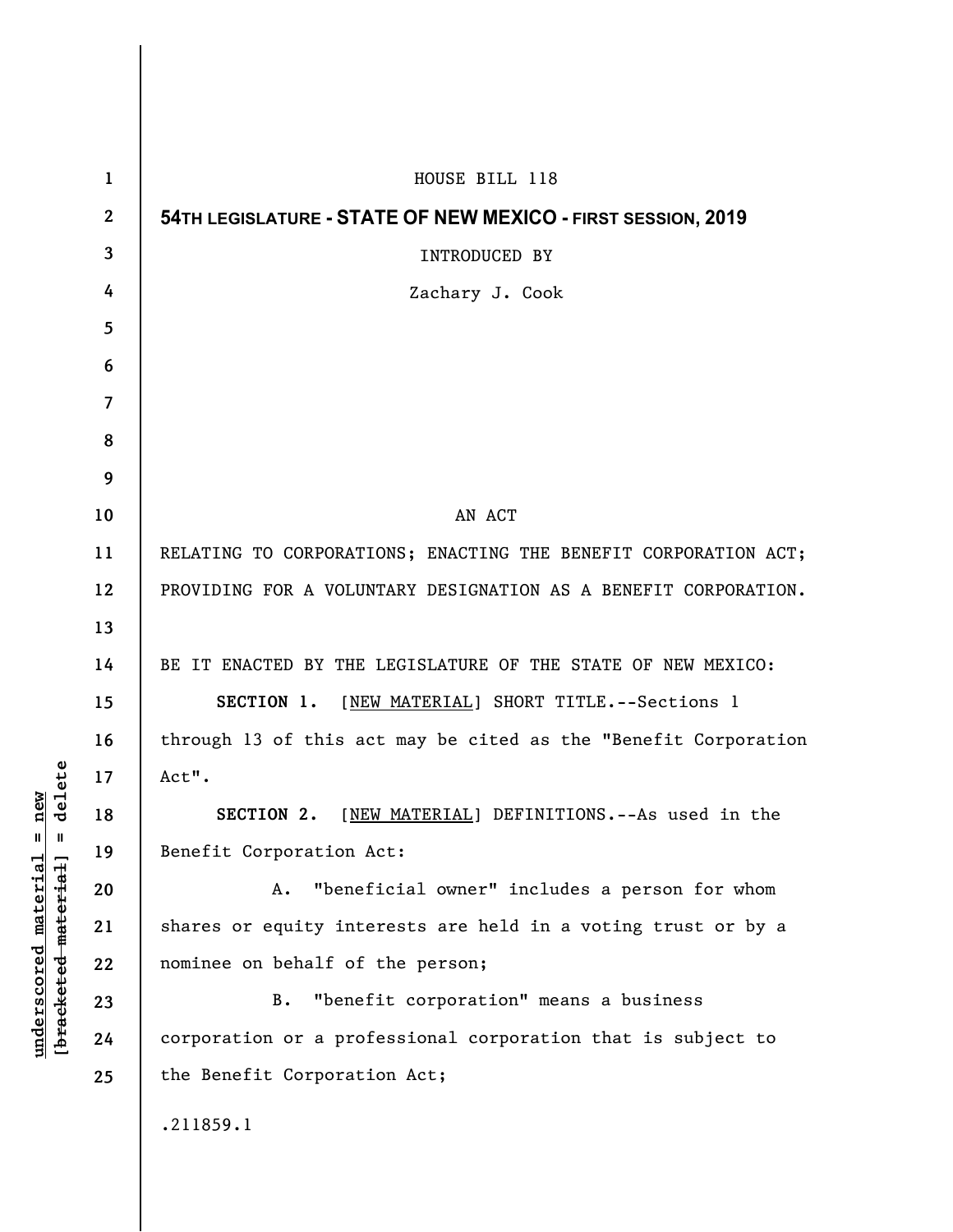**1 2 3 4 5 6 7 8 9 10 11 12 13 14 15 16 17 18 19 20 21 22 23 24 25**  C. "general public benefit" means a material positive impact on society and the environment, taken as a whole, from the business and operations of a benefit corporation as assessed, taking into account the impacts of the benefit corporation as reported, against a third-party standard; D. "independent" means having no material relationship with a benefit corporation or a subsidiary of a benefit corporation; E. "material relationship" includes: (1) an individual who is, or has been within the last three years, an employee other than a benefit officer of the benefit corporation or a benefit corporation subsidiary; (2) an immediate family member of an individual who is, or has been within the last three years, an executive officer other than a benefit officer of the benefit corporation or a benefit corporation subsidiary; or (3) a beneficial owner or owner of record of five percent or more of the outstanding shares of the benefit corporation, calculated as if all outstanding rights to acquire equity interests in the benefit corporation had been exercised, held by: (a) the individual; or (b) an entity: 1) of which the individual is a director, an officer or a manager; or 2) in .211859.1  $- 2 -$ 

**underscored material = new [bracketed material] = delete**

 $\frac{1}{2}$  of  $\frac{1}{2}$  and  $\frac{1}{2}$  and  $\frac{1}{2}$  and  $\frac{1}{2}$  and  $\frac{1}{2}$  and  $\frac{1}{2}$  and  $\frac{1}{2}$  and  $\frac{1}{2}$  and  $\frac{1}{2}$  and  $\frac{1}{2}$  and  $\frac{1}{2}$  and  $\frac{1}{2}$  and  $\frac{1}{2}$  and  $\frac{1}{2}$  and  $\frac{1}{2}$  an  $underscored material = new$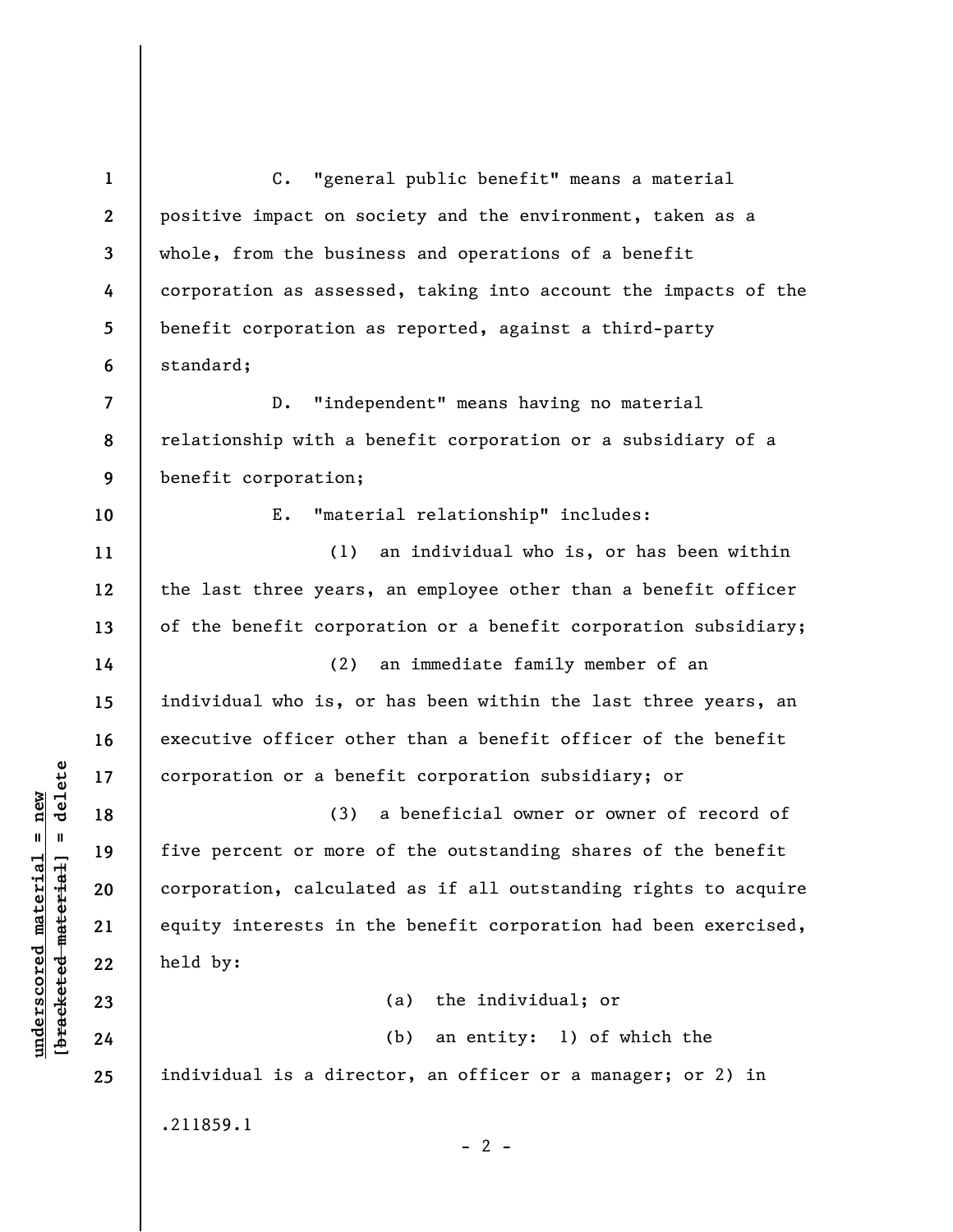**1 2 3 4 5 6 7 8 9 10 11 12 13 14 15 16 17 18 19 20 21 22 23 24 25**  which the individual is the beneficial owner or owner of record of five percent or more of the outstanding equity interests, calculated as if all outstanding rights to acquire equity interests in the entity had been exercised; F. "minimum status vote" means: (1) in the case of a business corporation, in addition to any other required approval or vote, that: (a) the shareholders of every class or series are entitled to vote as a class on the corporate action regardless of a limitation stated in the articles of incorporation or bylaws on the voting rights of any class or series; and (b) the corporate action is approved by the affirmative vote of at least two-thirds of the shareholders of each class or series entitled to vote as a class on the corporate action; and (2) in the case of a domestic entity other than a business corporation, in addition to any other required approval, vote or consent, that: (a) the holders of every class or series of equity interest in the entity that are entitled to receive a distribution of any kind from the entity are entitled to vote on or consent to the action regardless of any otherwise applicable limitation on the voting or consent rights of any class or series; and .211859.1

 $\frac{1}{2}$  of  $\frac{1}{2}$  and  $\frac{1}{2}$  and  $\frac{1}{2}$  and  $\frac{1}{2}$  and  $\frac{1}{2}$  and  $\frac{1}{2}$  and  $\frac{1}{2}$  and  $\frac{1}{2}$  and  $\frac{1}{2}$  and  $\frac{1}{2}$  and  $\frac{1}{2}$  and  $\frac{1}{2}$  and  $\frac{1}{2}$  and  $\frac{1}{2}$  and  $\frac{1}{2}$  an **[bracketed material] = delete**  $underscored material = new$ **underscored material = new**

 $-3 -$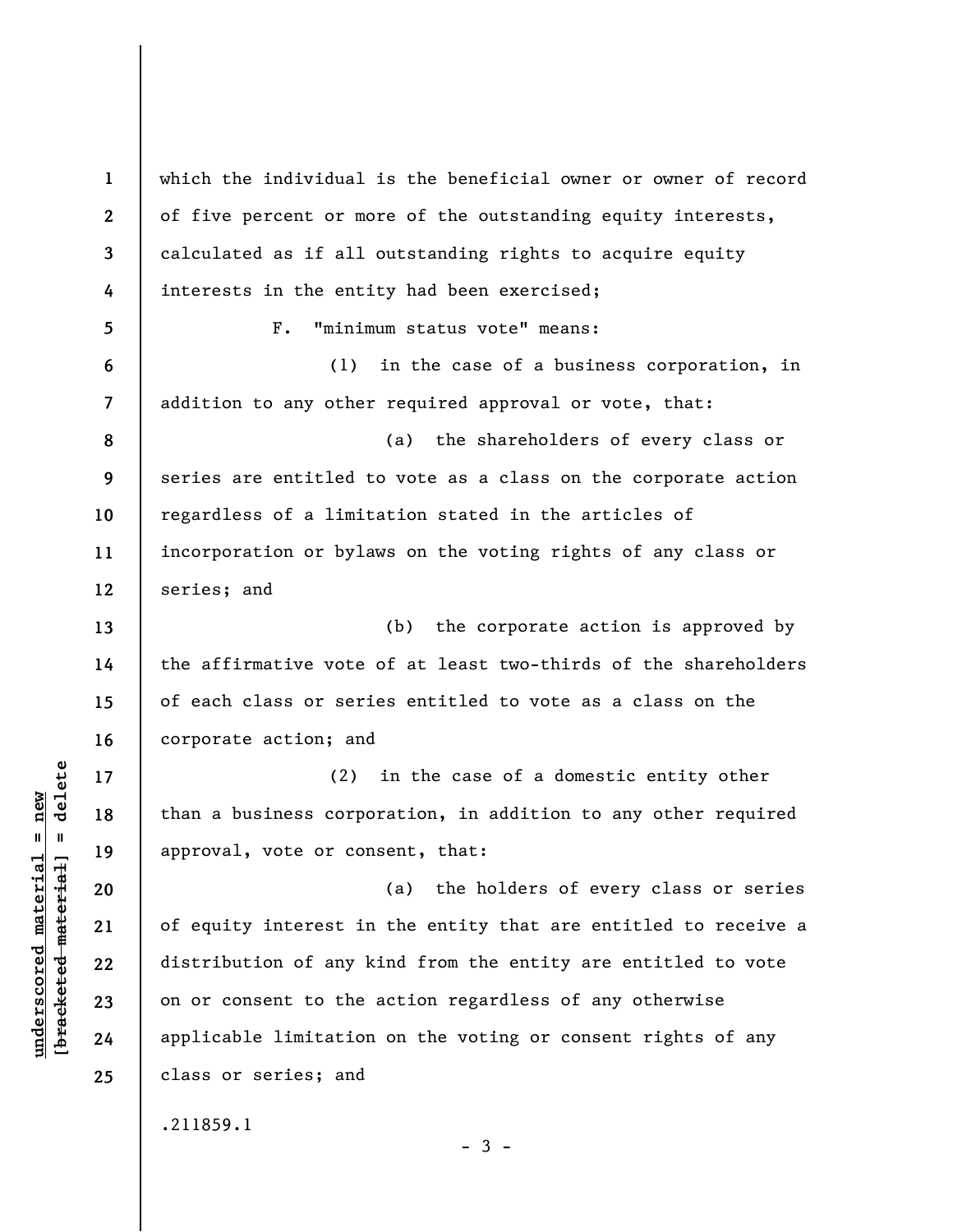**1 2 3 4 5 6 7 8 9 10 11 12 13 14 15 16 17 18 19 20 21 22 23 24 25**  (b) the action is approved by the affirmative vote or consent of at least two-thirds of the holders of every class or series of equity interest in the entity that are entitled to receive a distribution of any kind from the entity; G. "specific public benefit" means a specific material positive impact on society or the environment and includes: (1) providing low-income or underserved individuals or communities with beneficial products or services; (2) promoting economic opportunity for individuals or communities beyond the creation of jobs in the normal course of business; (3) protecting or restoring the environment; (4) improving human health; (5) promoting the arts, sciences or advancement of knowledge; (6) increasing the flow of capital to entities with a purpose to benefit society or the environment; or (7) conferring any other particular benefit on society or the environment; and H. "third-party standard" means a recognized standard for assessing or reporting the overall social and environmental effects of a benefit corporation. .211859.1  $- 4 -$ 

**underscored material = new [bracketed material] = delete**

 $\frac{1}{2}$  intereted material = delete  $underscored material = new$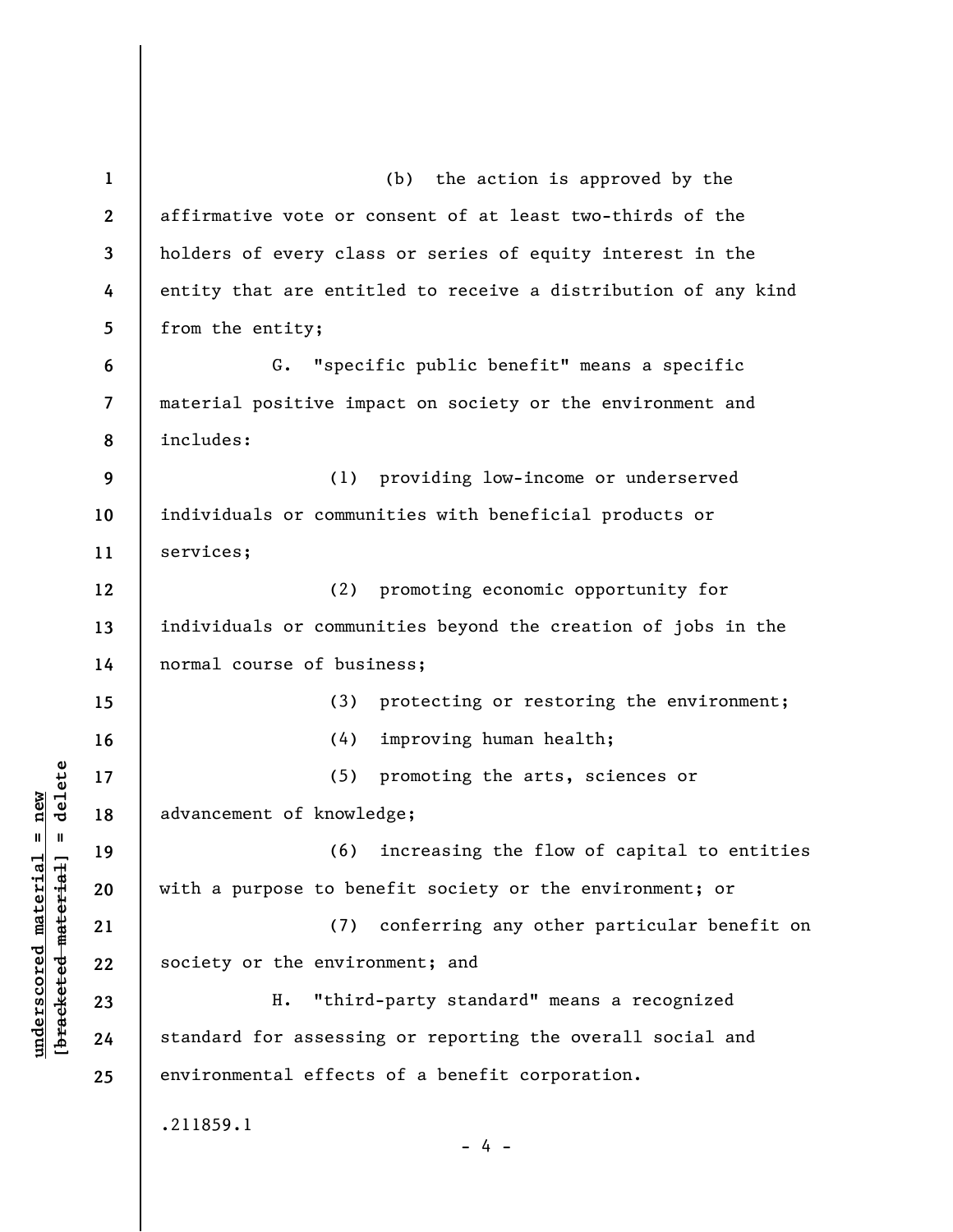**1 2 SECTION 3.** [NEW MATERIAL] BENEFIT CORPORATION STATUS-- ELECTION--TERMINATION.--

**3 4 5 6**  A. A benefit corporation shall be incorporated pursuant to Section 53-6-4 NMSA 1978 as a professional corporation or pursuant to Sections 53-12-1 through 53-12-3 NMSA 1978 as a business corporation.

**8 9**  B. A benefit corporation shall include in its articles of incorporation a statement that it is a benefit corporation.

C. An existing business corporation or professional corporation may become a benefit corporation by amending its articles of incorporation in accordance with the procedures of Sections 53-13-1 through 53-13-8 NMSA 1978 so that the articles of incorporation contain a statement that the corporation is a benefit corporation; provided that to be effective, the amendment shall be adopted by at least the minimum status vote.

D. A corporation may terminate its status as a benefit corporation by amending its articles of incorporation in accordance with the procedures of Sections 53-13-1 through 53-13-8 NMSA 1978 to remove the statement that it is a benefit corporation; provided that the amendment shall be approved by at least the minimum status vote.

E. If a domestic entity that is not a benefit corporation is a party to a merger or consolidation and the surviving or new entity in the merger or consolidation is to be .211859.1

 $\frac{1}{2}$  intereted material = delete **[bracketed material] = delete**  $underscored material = new$ **underscored material = new**

**7** 

**10** 

**11** 

**12** 

**13** 

**14** 

**15** 

**16** 

**17** 

**18** 

**19** 

**20** 

**21** 

**22** 

**23** 

**24** 

**25** 

 $- 5 -$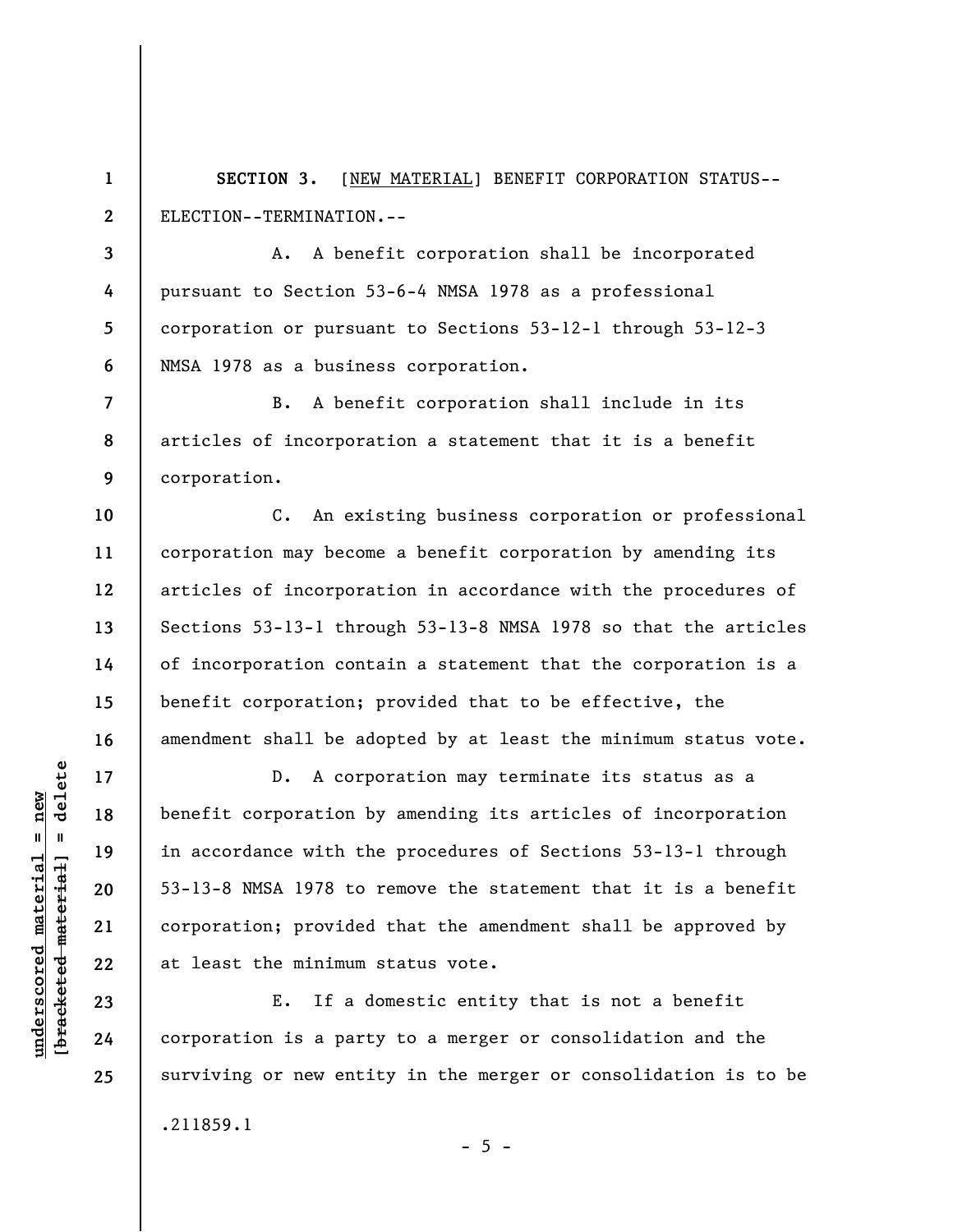**1 2 3 4 5 6**  a benefit corporation, the plan of merger or consolidation shall be approved by the domestic entity by at least the minimum status vote. This subsection shall not apply to a corporation that is a party to a merger if the shareholders of the corporation are not entitled to vote on the merger pursuant to Section 53-14-5 NMSA 1978.

**SECTION 4.** [NEW MATERIAL] CORPORATE PURPOSES--PUBLIC BENEFIT.--

**9 10 11**  A. In addition to any other purpose, a benefit corporation shall have a purpose of creating general public benefit.

B. The articles of incorporation of a benefit corporation may identify the creation of one or more specific public benefits as a purpose of the benefit corporation in addition to any other purpose. The identification of a specific public benefit shall not limit or restrict the benefit corporation in its creation of general public benefit.

C. The creation of general public benefit or a specific public benefit shall be considered to be in the best interests of the benefit corporation.

D. A benefit corporation may amend its articles of incorporation to add, amend or delete the identification of a specific public benefit as a purpose of the benefit corporation.

E. A professional corporation that is a benefit .211859.1

 $- 6 -$ 

**7** 

**8** 

**12** 

**13** 

**14** 

**15** 

**16** 

**17** 

**18** 

**19** 

**20** 

**21** 

**22** 

**23** 

**24**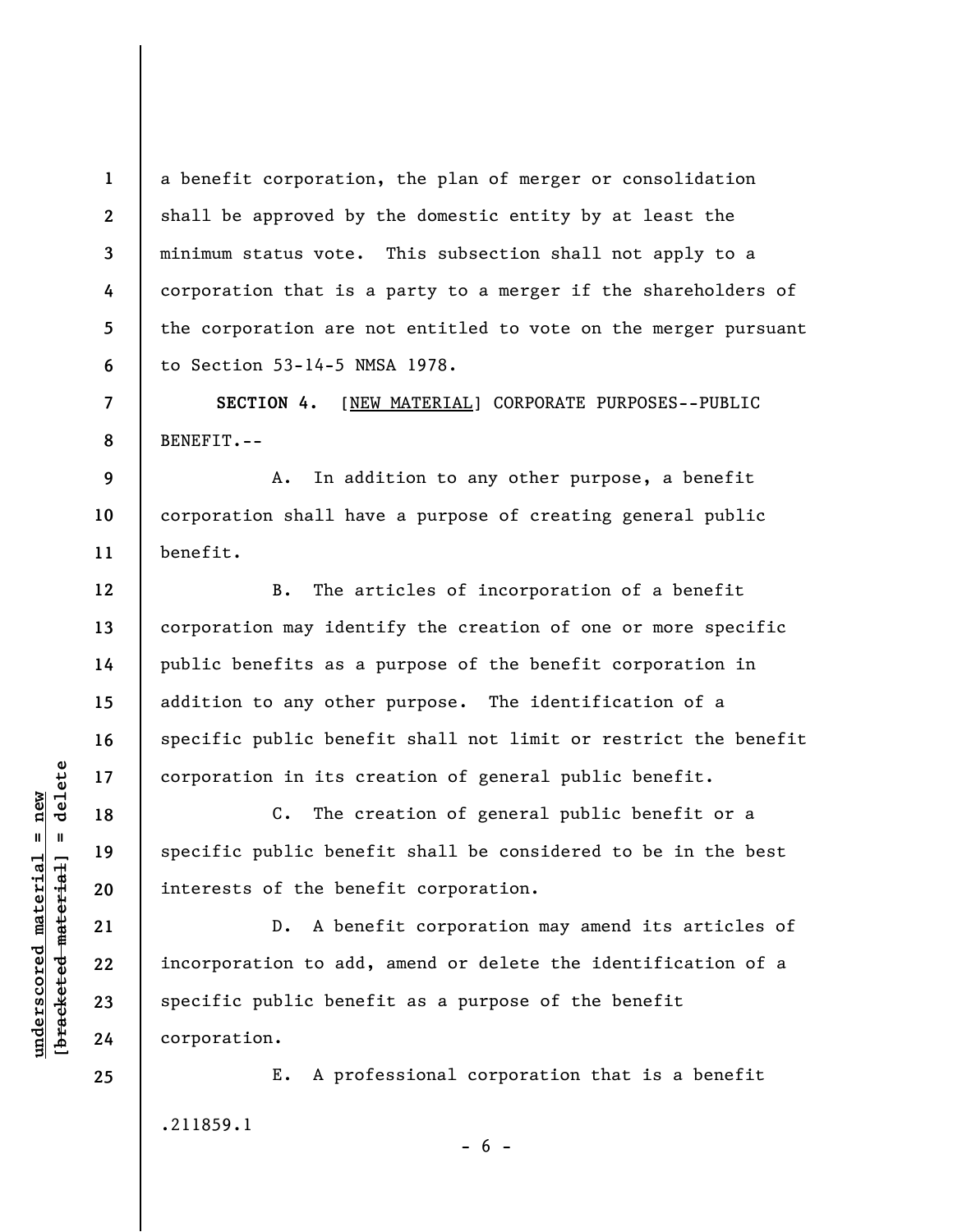**1 2 3 4 5 6 7 8 9 10 11 12 13 14 15 16 17 18 19 20 21 22 23 24 25**  corporation does not violate the requirement of a professional corporation to render one specific type of professional service and services ancillary thereto pursuant to Section 53-6-5 NMSA 1978 by having a purpose to create general public benefit or a specific public benefit. **SECTION 5.** [NEW MATERIAL] DIRECTORS--STANDARD OF CONDUCT--BEST INTERESTS OF THE BENEFIT CORPORATION.-- A. In considering the best interests of the benefit corporation, the board of directors, a committee of the board or an individual director: (1) shall consider the effects of any action or inaction upon: (a) the shareholders of the benefit corporation; (b) the employees and workforce of the benefit corporation, its subsidiaries and its suppliers; (c) the interests of customers as beneficiaries of the general public benefit or a specific public benefit purpose of the benefit corporation; (d) community and societal factors, including those of each community in which offices or facilities of the benefit corporation, its subsidiaries or its suppliers are located; (e) the local and global environment; (f) the short-term and long-term .211859.1 - 7 -

 $\frac{1}{2}$  intereted material = delete **[bracketed material] = delete**  $underscored material = new$ **underscored material = new**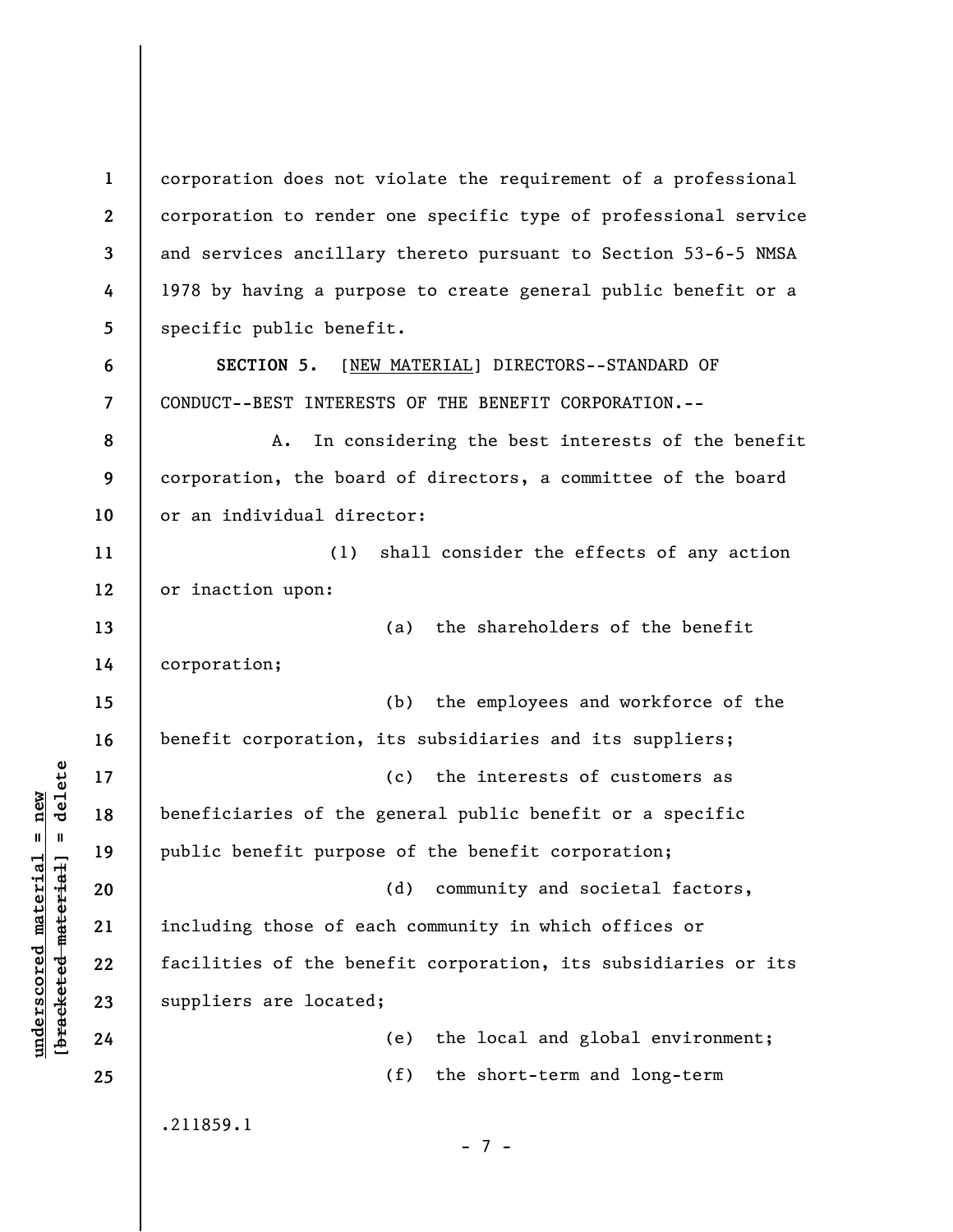**1 2 3 4 5 6 7 8 9 10 11 12 13 14 15 16 17 18 19 20 21 22 23 24 25**  interests of the benefit corporation, including benefits that may accrue to the benefit corporation from its long-term plans or the possibility that the benefit corporation's interests may be best served by the continued independence of the benefit corporation; and (g) the ability of the benefit corporation to accomplish its general public benefit purpose and any specific public benefit purpose; (2) may consider other pertinent factors or the interests of any other group deemed appropriate; but (3) need not give priority to a particular interest or factor referred to in Paragraph (1) or (2) of this subsection over any other interest or factor unless the benefit corporation has stated in its articles of incorporation an intention to give priority to certain interests or factors related to the accomplishment of its general public benefit purpose or of a specific public benefit purpose. B. The consideration of interests and factors in the manner provided by Subsection A of this section shall be considered to be in the best interests of the benefit corporation and shall not constitute a violation of Section 53-11-35 NMSA 1978. C. Except as provided in the articles of incorporation of a benefit corporation, a director is not personally liable for monetary damages for:

.211859.1

 $b$ racketed material] = delete **[bracketed material] = delete**  $underscored material = new$ **underscored material = new**

- 8 -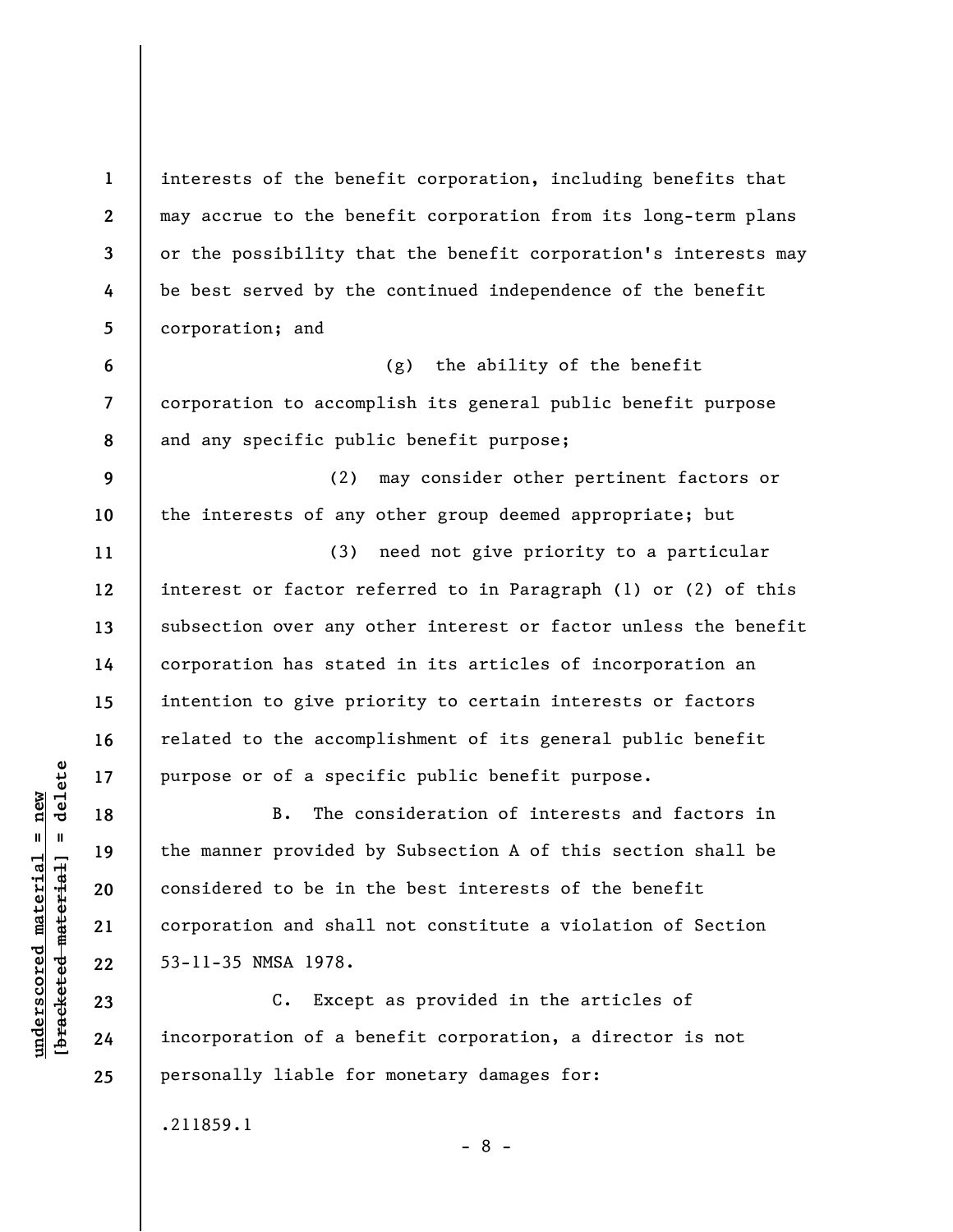**1 2 3 4 5 6 7 8 9 10 11 12 13 14 15 16 17 18 19 20 21 22 23 24 25**  (1) any action or inaction in the course of performing the duties of a director under Subsection A of this section if the director was not interested with respect to the action or inaction; or (2) a failure of the benefit corporation to pursue or create general public benefit or a specific public benefit. D. A director shall not have a duty to a person who is a beneficiary of the general public benefit purpose or a specific public benefit purpose of a benefit corporation arising from the status of the person as a beneficiary. E. A director who makes a business judgment in good faith fulfills the director's duty under this section if the director: (1) is not interested in the subject of the business judgment; (2) is informed with respect to the subject of the business judgment to the extent the director reasonably believes to be appropriate under the circumstances; and (3) rationally believes that the business judgment is in the best interests of the benefit corporation. **SECTION 6.** [NEW MATERIAL] BENEFIT DIRECTOR--DESIGNATION-- DUTIES.-- A. The board of directors of a benefit corporation may include a director designated as the benefit director and .211859.1 - 9 -

**underscored material = new [bracketed material] = delete**

 $\frac{1}{2}$  intereted material = delete  $underscored material = new$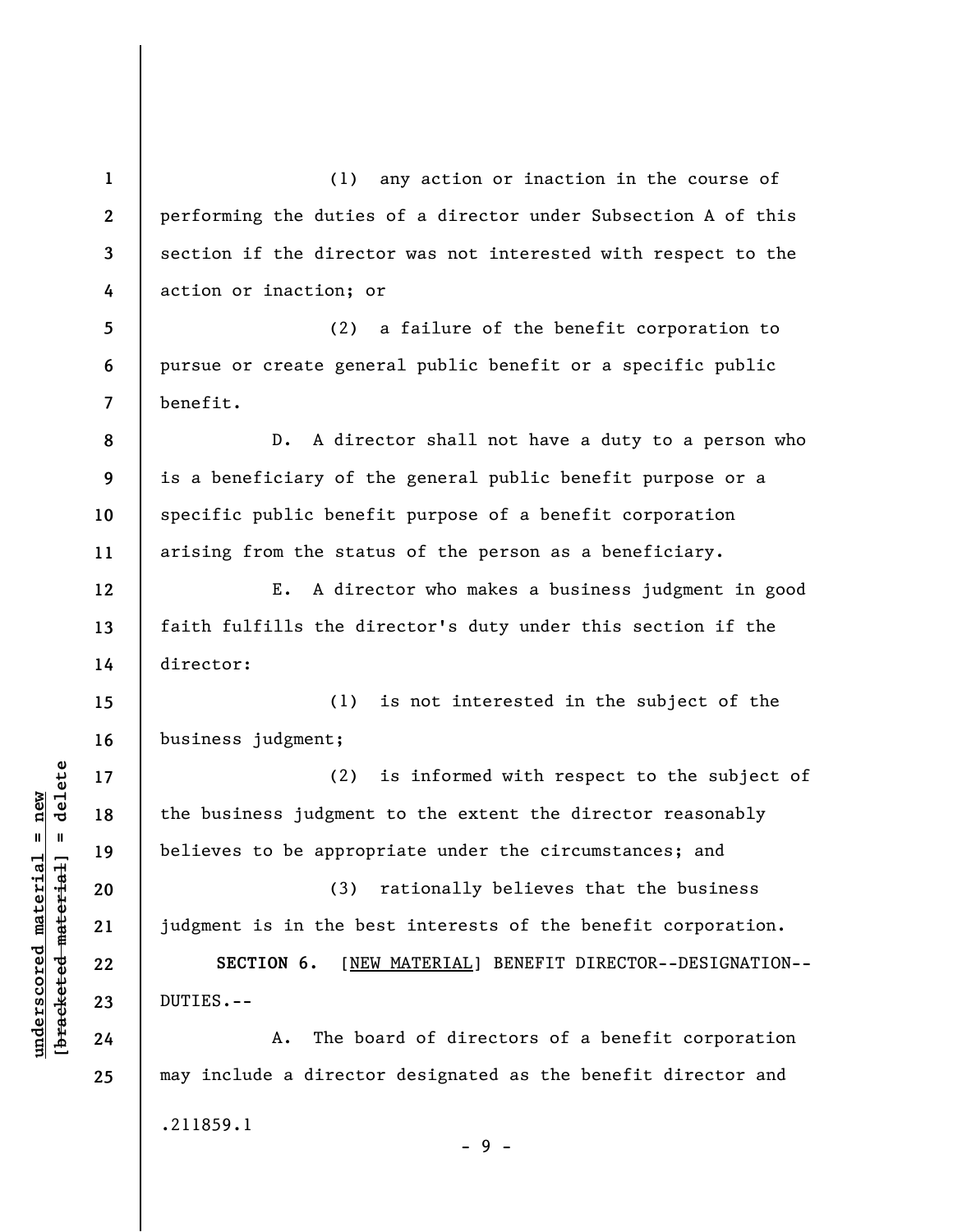**1 2 3 4**  who shall have, in addition to the powers, duties, rights and immunities of the other directors of the benefit corporation, the powers, duties, rights and immunities provided in this section.

**5 6 7 8 9**  B. A benefit director shall be elected in the manner provided for the election of directors pursuant to Section 53-11-36 NMSA 1978 and may be removed in the manner provided for the removal of directors pursuant to Section 53-11-39 NMSA 1978.

**10 11 12 13**  C. A benefit director of a business corporation shall be an individual who is independent. The benefit director of a professional corporation is not required to be independent.

D. A benefit director may serve as the benefit officer at the same time as serving as the benefit director.

E. The benefit director shall prepare, and the benefit corporation shall include in the annual benefit report to shareholders, a report on:

(1) whether the benefit corporation acted in accordance with its general public benefit purpose and any specific public benefit purpose in all material respects during the period covered by the report, and if it did not, a description of the ways in which it failed to act or comply; and

(2) whether the directors or officers complied .211859.1

 $-10 -$ 

 $\frac{1}{2}$  intereted material = delete **[bracketed material] = delete**  $underscored material = new$ **underscored material = new**

**14** 

**15** 

**16** 

**17** 

**18** 

**19** 

**20** 

**21** 

**22** 

**23** 

**24**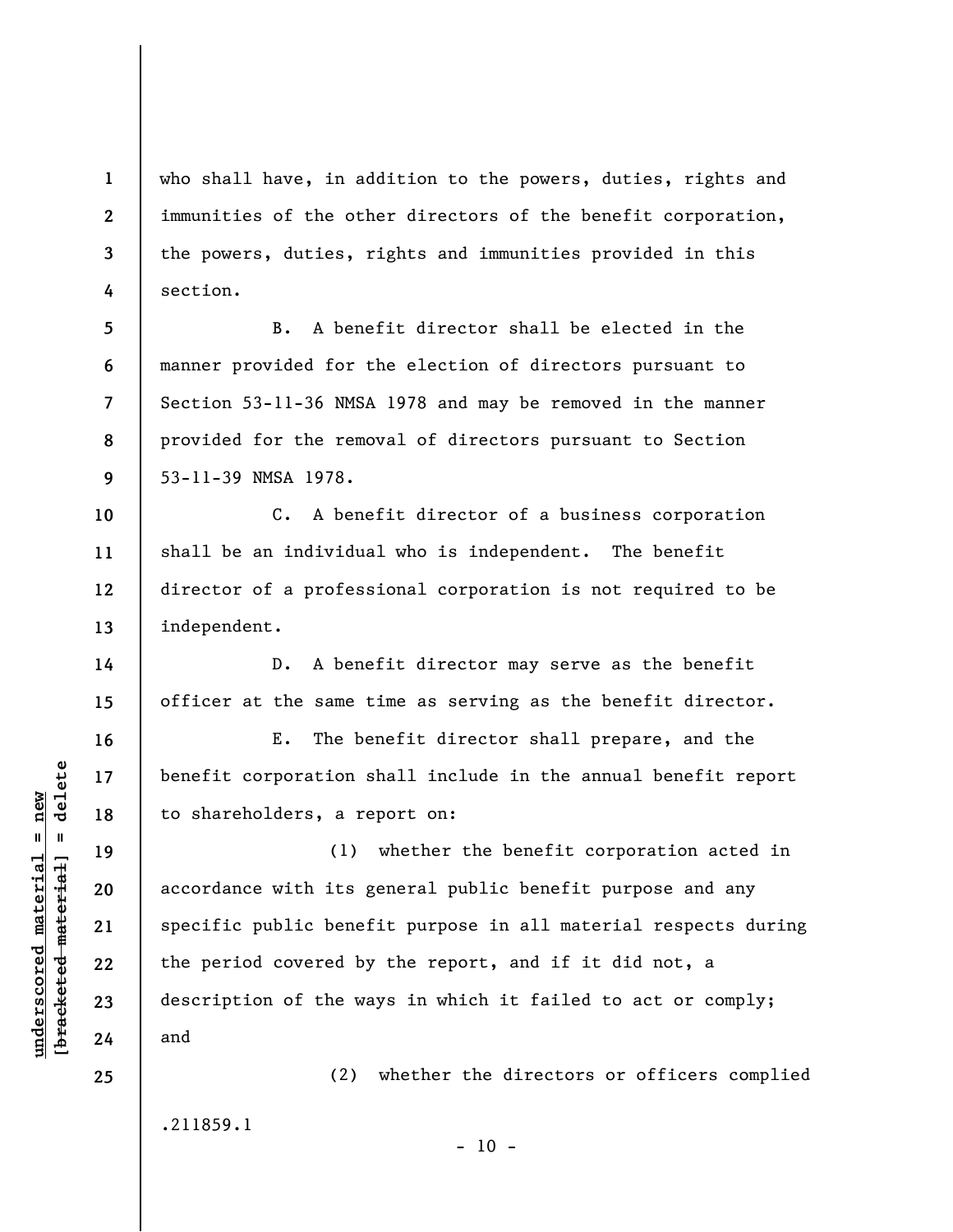**1 2 3 4**  with the standard of conduct for directors or officers pursuant to Sections 5 and 7 of the Benefit Corporation Act, and if they did not, a description of the ways in which they failed to act or comply.

**5 6 7**  F. The act or inaction of a benefit director shall be subject to the same standards as action or inaction of directors generally.

**8 9 10 11**  G. A person shall not be personally liable for an act or omission in the capacity of a benefit director unless the act or omission constitutes self-dealing, willful misconduct or a knowing violation of law.

SECTION 7. [NEW MATERIAL] OFFICERS--STANDARD OF CONDUCT.--

A. An officer of a benefit corporation shall consider the interests and factors described in Subsection A of Section 5 of the Benefit Corporation Act if:

(1) the officer has discretion to act with respect to a matter; and

(2) it reasonably appears to the officer that the matter may have a material effect on the benefit corporation's creation of general public benefit or a specific public benefit identified in the articles of incorporation.

B. A person is not personally liable for monetary damages for:

(1) action or inaction as an officer in the .211859.1

 $\frac{1}{2}$  intereted material = delete **[bracketed material] = delete**  $underscored material = new$ **underscored material = new**

**12** 

**13** 

**14** 

**15** 

**16** 

**17** 

**18** 

**19** 

**20** 

**21** 

**22** 

**23** 

**24** 

**25** 

- 11 -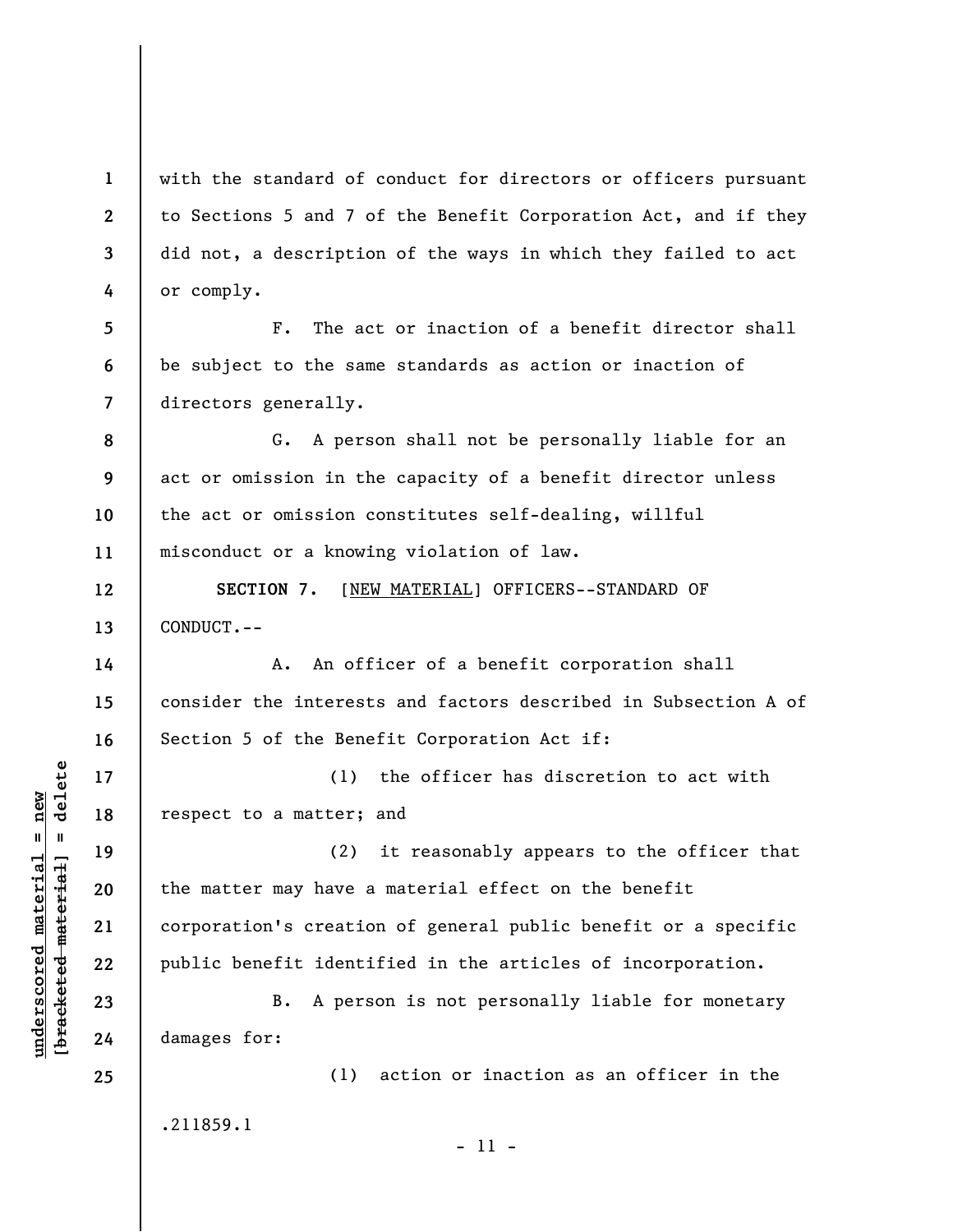**1 2 3 4 5 6 7 8 9 10 11 12 13 14 15 16 17 18 19 20 21 22 23 24 25**  course of performing the duties of an officer under Subsection A of this section if the person was not interested with respect to the action or inaction; or (2) failure of the benefit corporation to pursue or create general public benefit or a specific public benefit. C. An officer does not have a duty to a person that is a beneficiary of the general public benefit purpose or a specific public benefit purpose of a benefit corporation arising from the status of the person as a beneficiary. D. An officer who makes a business judgment in good faith fulfills the duty under this section if the officer: (1) is not interested in the subject of the business judgment; (2) is informed with respect to the subject of the business judgment to the extent the officer reasonably believes to be appropriate under the circumstances; and (3) rationally believes that the business judgment is in the best interests of the benefit corporation. **SECTION 8.** [NEW MATERIAL] BENEFIT OFFICER--DESIGNATION-- DUTIES.-- A. A benefit corporation may designate an officer as the benefit officer. B. A benefit officer shall: (1) have powers and duties relating to the .211859.1

 $b$ racketed material] = delete **[bracketed material] = delete**  $underscored material = new$ **underscored material = new**

 $- 12 -$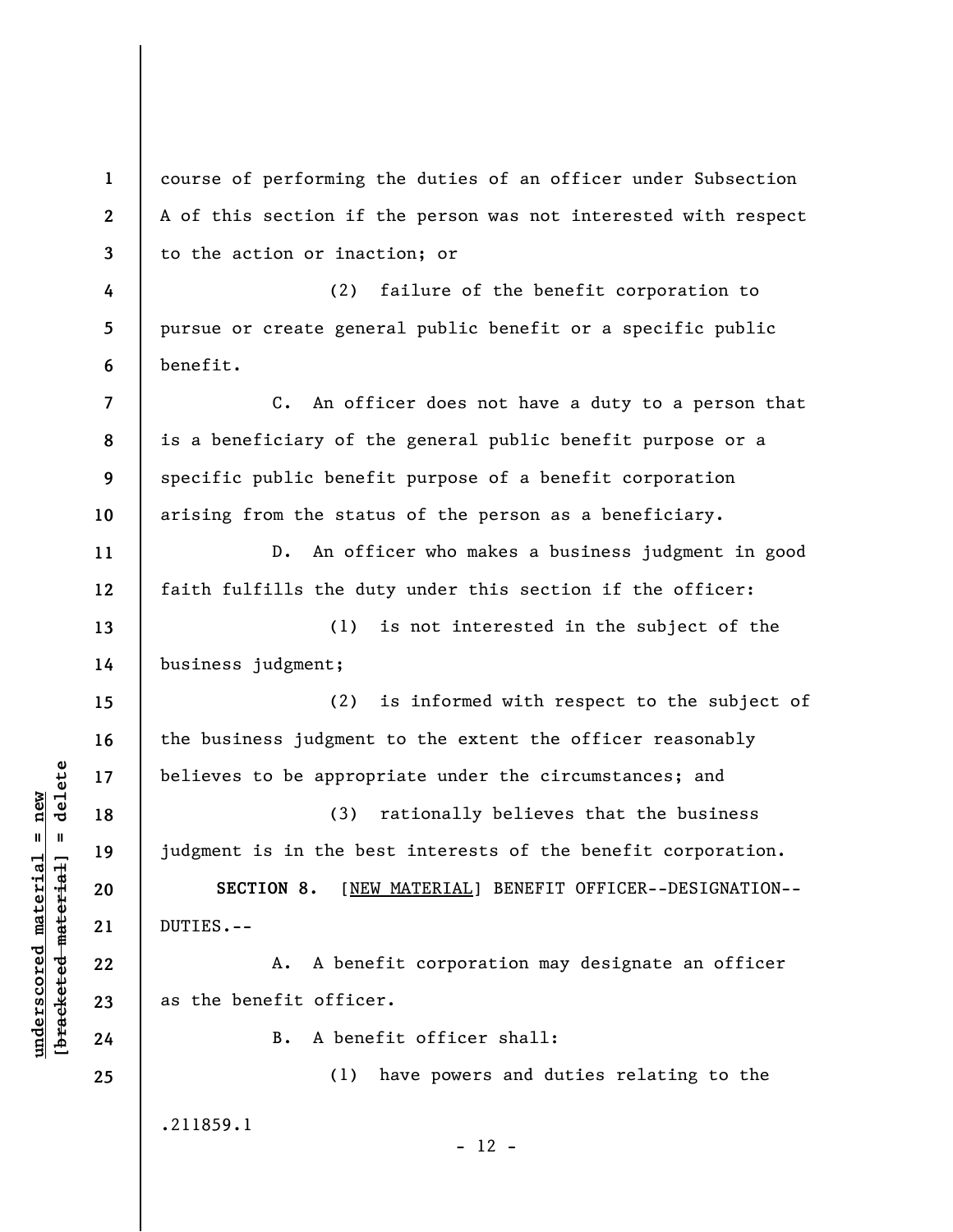**1 2 3 4 5 6 7 8 9 10 11 12 13 14 15 16 17 18 19 20 21 22 23 24 25**  purpose of the corporation to create general public benefit or a specific public benefit. The benefit officer's powers and duties shall be provided by resolution or order of the board of directors or in the benefit corporation's articles of incorporation; and (2) prepare the annual benefit report. **SECTION 9.** [NEW MATERIAL] RIGHT OF ACTION--BENEFIT ENFORCEMENT PROCEEDING.-- A. Except in a benefit enforcement proceeding, no action or claim shall be maintained against a benefit corporation, its officers or directors relating to: (1) any failure of a benefit corporation to pursue or create general public benefit or a specific public benefit as set forth in the benefit corporation's articles of incorporation; or (2) a violation of an obligation, duty or standard of conduct under the Benefit Corporation Act. B. A benefit corporation shall not be liable for monetary damages for any failure of the benefit corporation to pursue or create general public benefit or a specific public benefit. C. A benefit enforcement proceeding may only be commenced or maintained: (1) directly by the benefit corporation; or (2) derivatively in accordance with the .211859.1  $- 13 -$ 

**underscored material = new [bracketed material] = delete**

 $\frac{1}{2}$  intereted material = delete  $underscored material = new$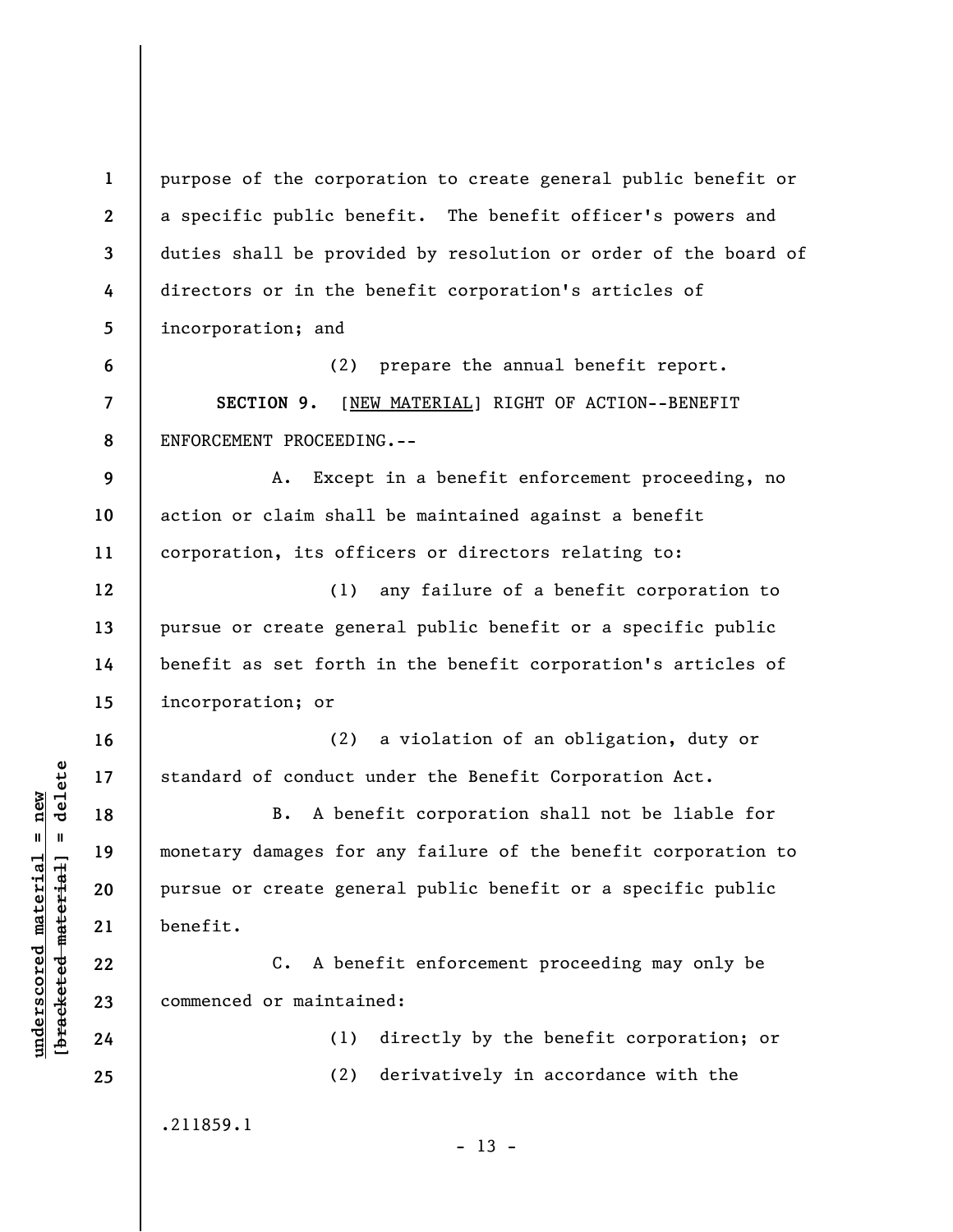**1 2 3 4 5 6 7 8 9 10 11 12 13 14 15 16 17 18 19 20 21 22 23 24 25**  procedures relating to the actions of shareholders pursuant to Section 53-11-47 NMSA 1978 by a: (a) person or group of persons who are the beneficial owners or owners of record of at least two percent of the total number of shares of a class or series outstanding at the time of the act or omission complained of; (b) director; or (c) person or group of persons who were the beneficial owners or owners of record of five percent or more of the outstanding equity interests in an entity of which the benefit corporation is a subsidiary at the time of the act or omission complained of. **SECTION 10.** [NEW MATERIAL] THIRD-PARTY STANDARD-- REQUIREMENTS.-- A. A benefit corporation shall assess its annual performance in meeting its general public benefit purpose and any specific benefit purpose against a third-party standard. B. The third-party standard shall assess the effects of a benefit corporation's business and operations upon: (1) the shareholders of the benefit corporation; (2) the employees and workforce of the benefit corporation, its subsidiaries and its suppliers; (3) the interests of customers as .211859.1

 $- 14 -$ 

**underscored material = new [bracketed material] = delete**

 $b$ racketed material] = delete  $underscored material = new$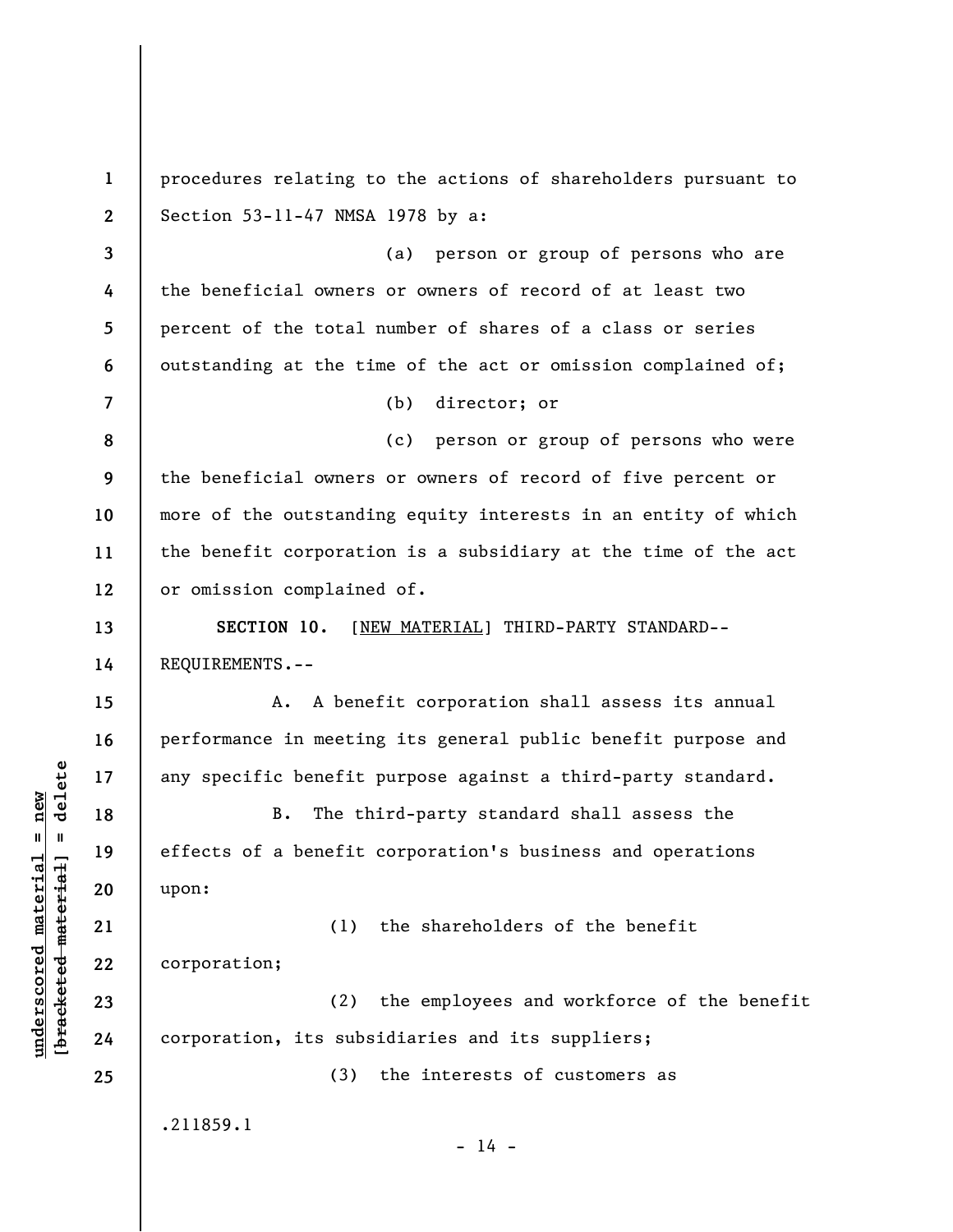| $\mathbf{1}$             | beneficiaries of the general public benefit or a specific       |
|--------------------------|-----------------------------------------------------------------|
| $\mathbf{2}$             | public benefit purpose of the benefit corporation;              |
| 3                        | (4)<br>community and society, including each                    |
| 4                        | community in which offices or facilities of the benefit         |
| 5                        | corporation, its subsidiaries or its suppliers are located; and |
| 6                        | (5) the local and global environment.                           |
| $\overline{\mathcal{L}}$ | The third-party standard shall:<br>$C$ .                        |
| 8                        | be developed by an entity that:<br>(1)                          |
| 9                        | is not controlled by the benefit<br>(a)                         |
| 10                       | corporation;                                                    |
| 11                       | (b)<br>has access to the expertise                              |
| 12                       | necessary to assess overall corporate social and environmental  |
| 13                       | performance; and                                                |
| 14                       | uses a balanced multi-stakeholder<br>(c)                        |
| 15                       | approach to develop the standard, including a reasonable public |
| 16                       | comment period; and                                             |
| 17                       | make the following information publicly<br>(2)                  |
| 18                       | available:                                                      |
| 19                       | (a) the criteria considered under the                           |
| 20                       | standard to measure the overall social and environmental        |
| 21                       | performance of a benefit corporation and the relative           |
| 22                       | weightings, if any, of the criteria;                            |
| 23                       | (b) the identity of the directors,                              |
| 24                       | officers, material owners and the governing body of the entity  |
| 25                       | that developed and controls revisions to the standard;          |
|                          | .211859.1                                                       |
|                          | $-15 -$                                                         |

**underscored material = new [bracketed material] = delete**

 $[**bracket eted metert et**] = **del et e**$  $underscored material = new$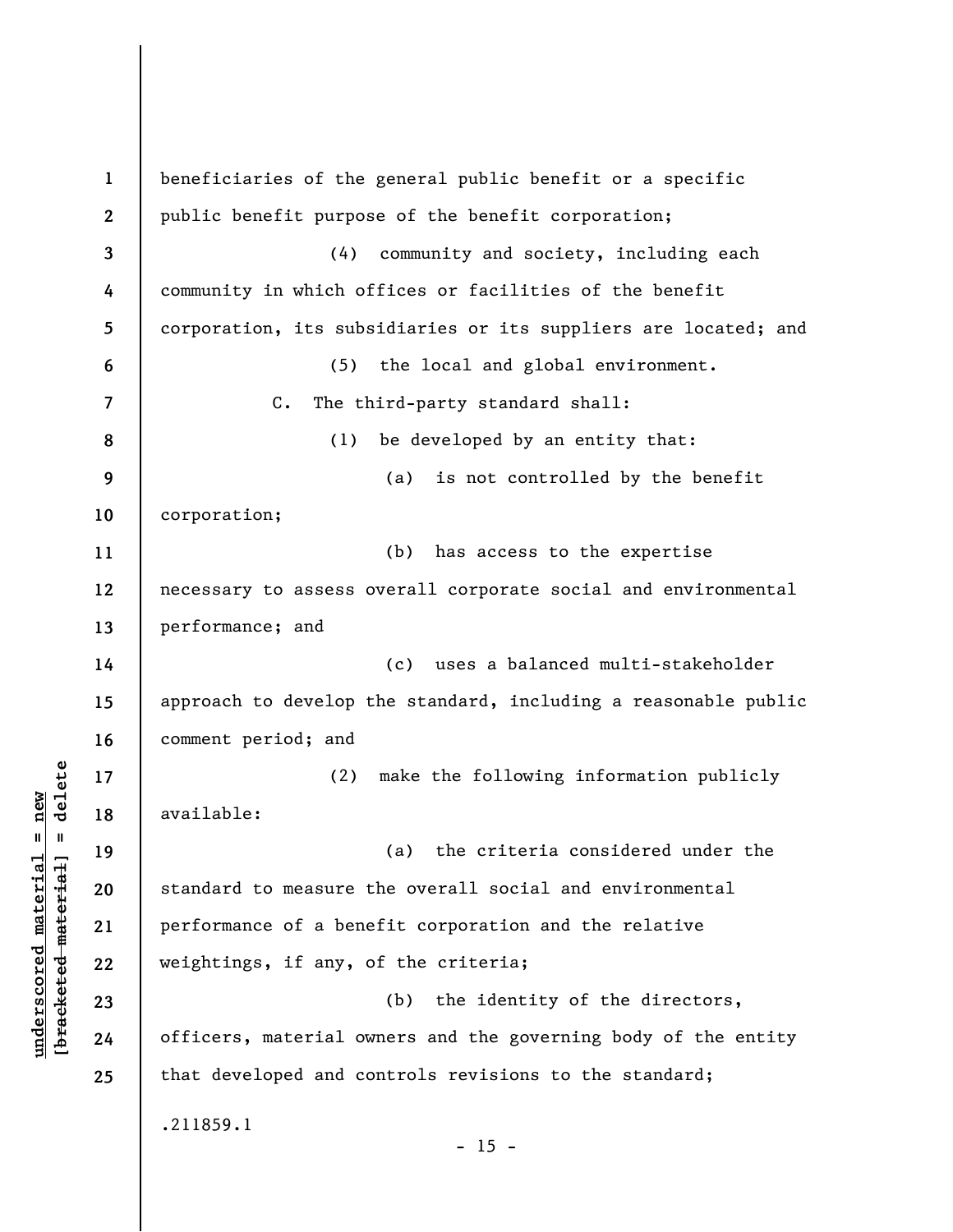**1 2 3 4 5 6 7 8 9 10 11 12 13 14 15 16 17 18 19 20 21 22 23 24 25**  (c) the process by which revisions to the standard and changes to the membership of the governing body are made; and (d) an accounting of the revenue and sources of financial support for the entity, with sufficient detail to disclose any relationships that could reasonably be considered to present a potential conflict of interest. **SECTION 11.** [NEW MATERIAL] ANNUAL BENEFIT REPORT-- PREPARATION.-- A. A benefit corporation shall prepare an annual benefit report including: (1) a narrative description of the ways in which the benefit corporation pursued general public benefit during the year and the extent to which general public benefit was created; (2) the ways in which the benefit corporation pursued a specific public benefit and the extent to which the specific public benefit was created; (3) any circumstances that hindered the creation by the benefit corporation of general public benefit or a specific public benefit; (4) the process and rationale for selecting or changing the third-party standard used to assess the benefit corporation's performance; (5) an assessment of the overall social and .211859.1  $- 16 -$ 

**underscored material = new [bracketed material] = delete**

 $\frac{1}{2}$  intereted material = delete  $underscored material = new$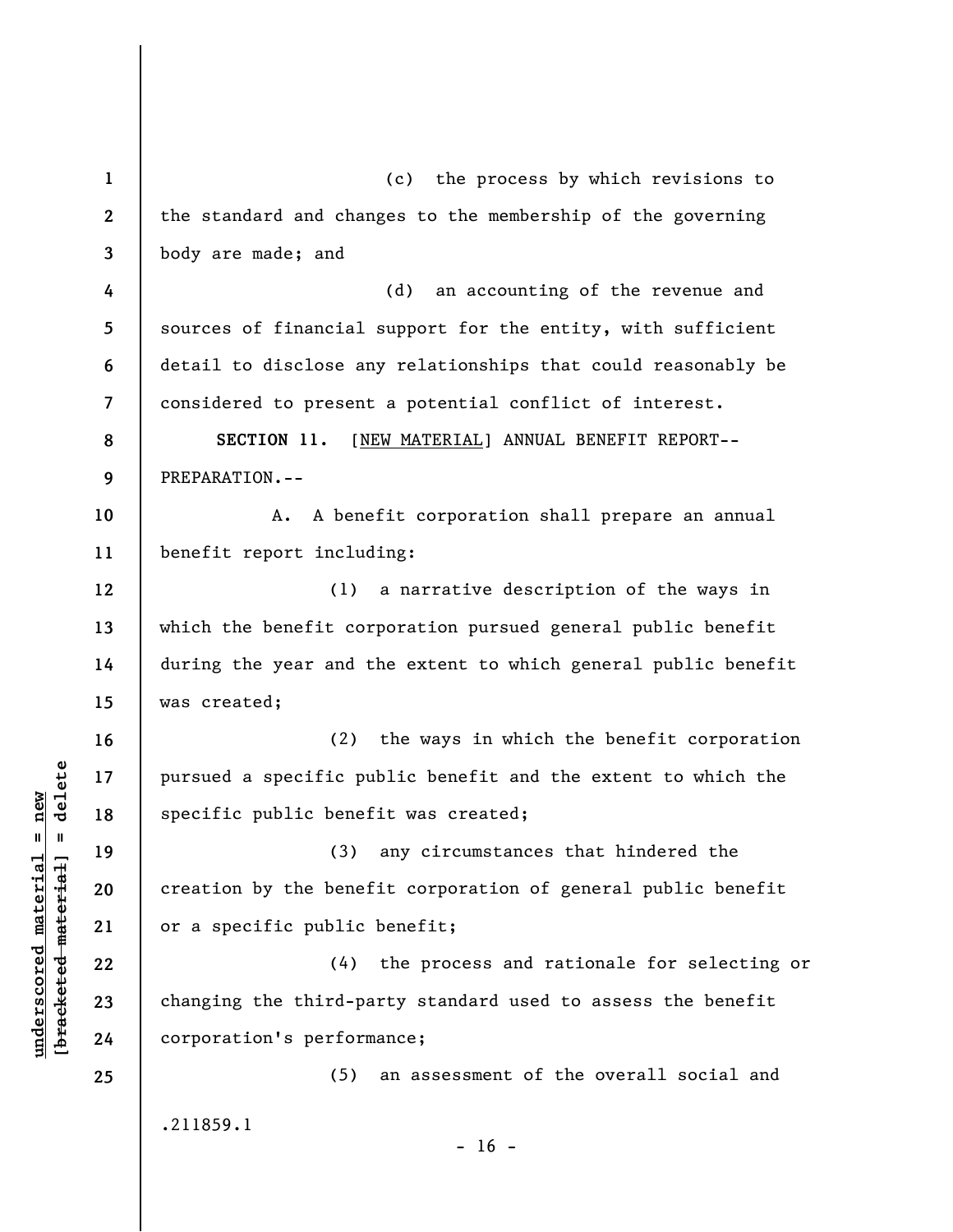| $\mathbf{1}$   | environmental effects of the performance of the benefit          |
|----------------|------------------------------------------------------------------|
| $\mathbf{2}$   | corporation, taking into account the effects of the benefit      |
| 3              | corporation as reported against the third-party standard.<br>The |
| 4              | third-party standard shall be applied consistently year to       |
| 5              | year, and the benefit report shall provide an explanation of     |
| 6              | any inconsistent application or a change to the third-party      |
| $\overline{7}$ | standard from the one used in the report immediately preceding   |
| 8              | the current year; and                                            |
| 9              | (6) the report of the benefit director                           |
| 10             | pursuant to Section 6 of the Benefit Corporation Act.            |
| 11             | If during the year covered by a benefit report a<br>В.           |
| 12             | benefit director resigned from or refused to stand for           |
| 13             | reelection to the position of benefit director or was removed    |
| 14             | from the position of benefit director and the benefit director   |
| 15             | furnished the benefit corporation with any written               |
| 16             | correspondence concerning the circumstances surrounding the      |
| 17             | resignation, refusal or removal, the benefit report shall        |
| 18             | include that correspondence as an exhibit in the benefit         |
| 19             | report.                                                          |
| 20             | SECTION 12.<br>[NEW MATERIAL] ANNUAL BENEFIT REPORT--            |
| 21             | AVAILABILITY.--                                                  |
| 22             | A. A benefit corporation shall send the annual                   |
| 23             | benefit report to each shareholder on the earlier of:            |
| 24             | (1) one hundred twenty days following the end                    |
| 25             | of the fiscal year of the benefit corporation; or                |
|                |                                                                  |

- 17 -

.211859.1

 $[**bracket**et~~eted matcherial~~] = **delete**$ **[bracketed material] = delete**  $underscored material = new$ **underscored material = new**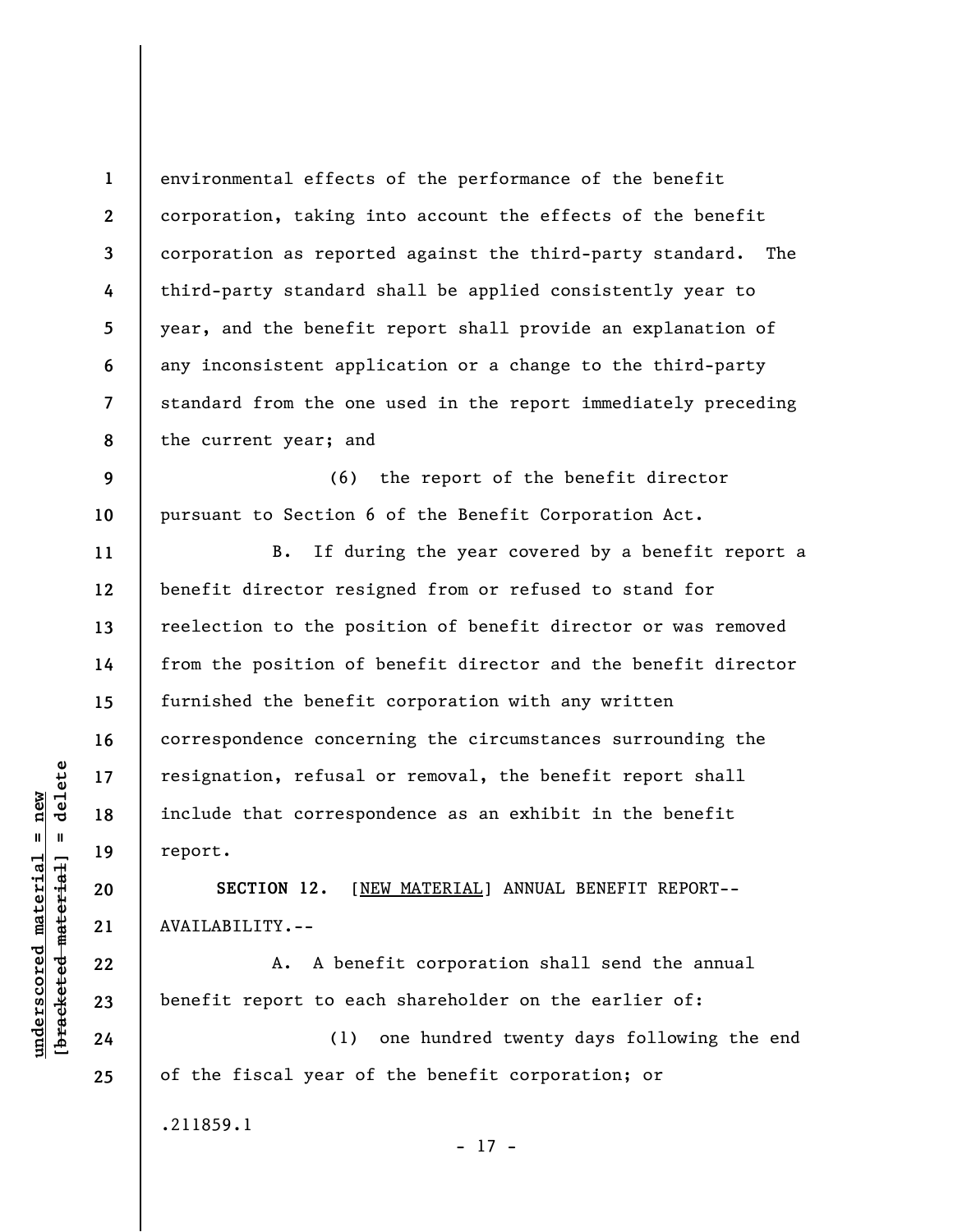(2) the same time that the benefit corporation sends any other annual report to shareholders.

B. A benefit corporation that is a business corporation shall post all benefit reports to the public portion of its internet website, if any; but financial or proprietary information included in the benefit reports may be omitted from the benefit reports as posted.

C. If a benefit corporation does not have an internet website, the benefit corporation shall provide a copy of its most recent benefit report, without charge, to any person that requests a copy, but financial or proprietary information included in the benefit report may be omitted from the copy of the benefit report provided.

**SECTION 13.** [NEW MATERIAL] APPLICABILITY.--

A. Except as otherwise provided in the Benefit Corporation Act, the Business Corporation Act shall be generally applicable to all benefit corporations.

B. The Benefit Corporation Act shall not affect a statute or rule of law that is applicable to a business corporation or professional corporation that is not a benefit corporation.

C. If provisions of the Benefit Corporation Act conflict with provisions of the Business Corporation Act or the Professional Corporation Act, the provisions of the Benefit Corporation Act shall prevail.

- 18 -

.211859.1

 $b$ racketed material] = delete **[bracketed material] = delete**  $underscored material = new$ **underscored material = new**

**1** 

**2** 

**3** 

**4** 

**5** 

**6** 

**7** 

**8** 

**9** 

**10** 

**11** 

**12** 

**13** 

**14** 

**15** 

**16** 

**17** 

**18** 

**19** 

**20** 

**21** 

**22** 

**23** 

**24**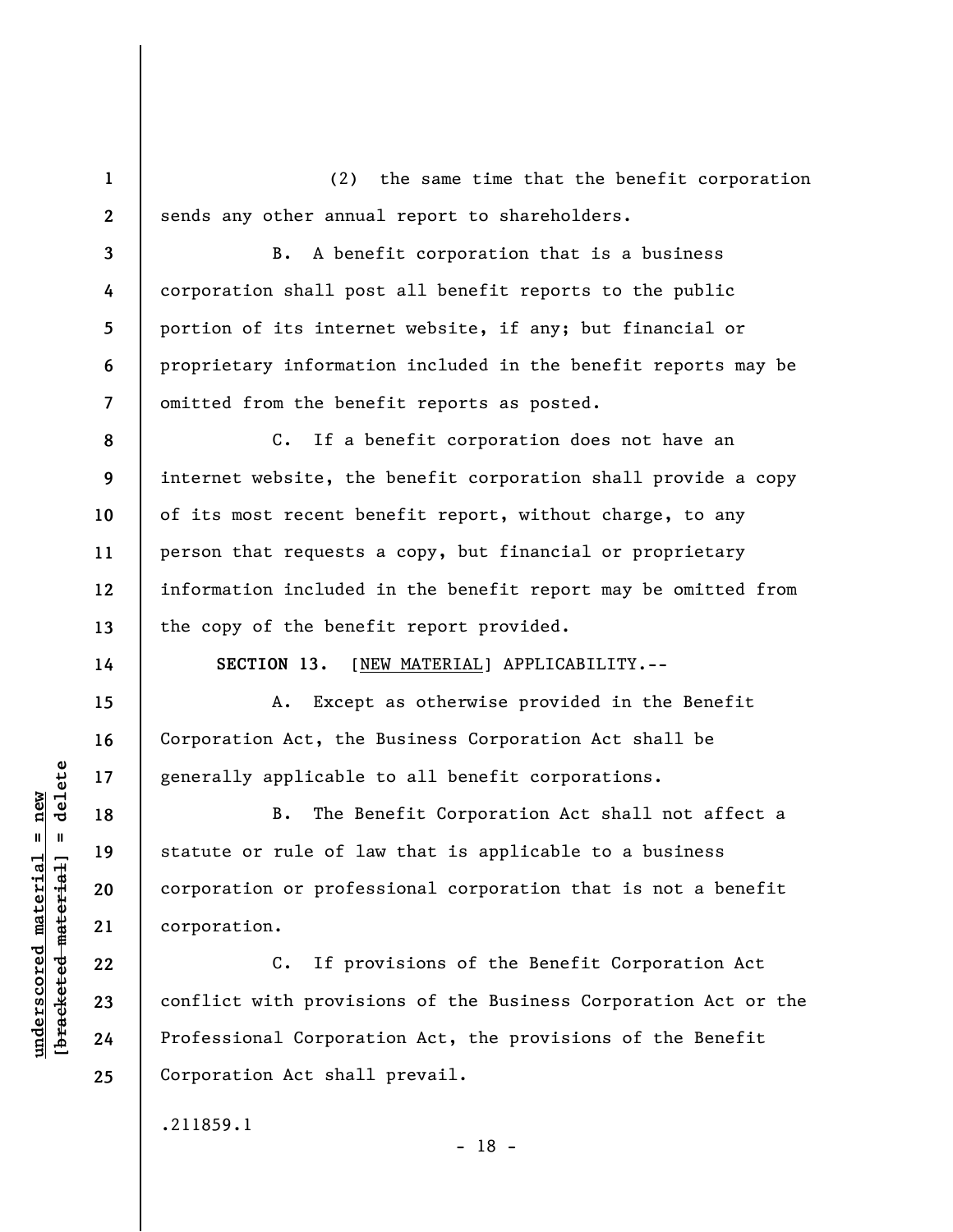D. The articles of incorporation or bylaws of a benefit corporation shall not limit, be inconsistent with or supersede a provision of the Benefit Corporation Act.

**SECTION 14.** Section 53-6-5 NMSA 1978 (being Laws 1963, Chapter 16, Section 5) is amended to read:

**6 7 8 9 10 11 12 13 14 15 16 17 18 19 20**  "53-6-5. PURPOSES FOR WHICH INCORPORATED.--A professional corporation may be organized only for the purpose of rendering one specific type of professional service and services ancillary thereto and shall not engage in any business other than rendering the professional service [which] that it was organized to render and services ancillary thereto; provided, however, that a professional corporation may own real and personal property necessary or appropriate for rendering the type of professional service it was organized to render and may invest its funds in real estate, mortgages, stocks, bonds and any other type of investments. The requirements of this section shall not be interpreted to prohibit a professional corporation from having a purpose of creating general public benefit or a specific public benefit pursuant to the Benefit Corporation Act."

**SECTION 15.** Section 53-11-35 NMSA 1978 (being Laws 1967, Chapter 81, Section 34, as amended) is amended to read: "53-11-35. BOARD OF DIRECTORS.--

A. All corporate powers shall be exercised by or under authority of, and the business and affairs of a

.211859.1

 $- 19 -$ 

delete **[bracketed material] = delete**  $underscored material = new$ **underscored material = new**  $\mathbf{I}$ bracketed material

**21** 

**22** 

**23** 

**24** 

**25** 

**1** 

**2** 

**3** 

**4**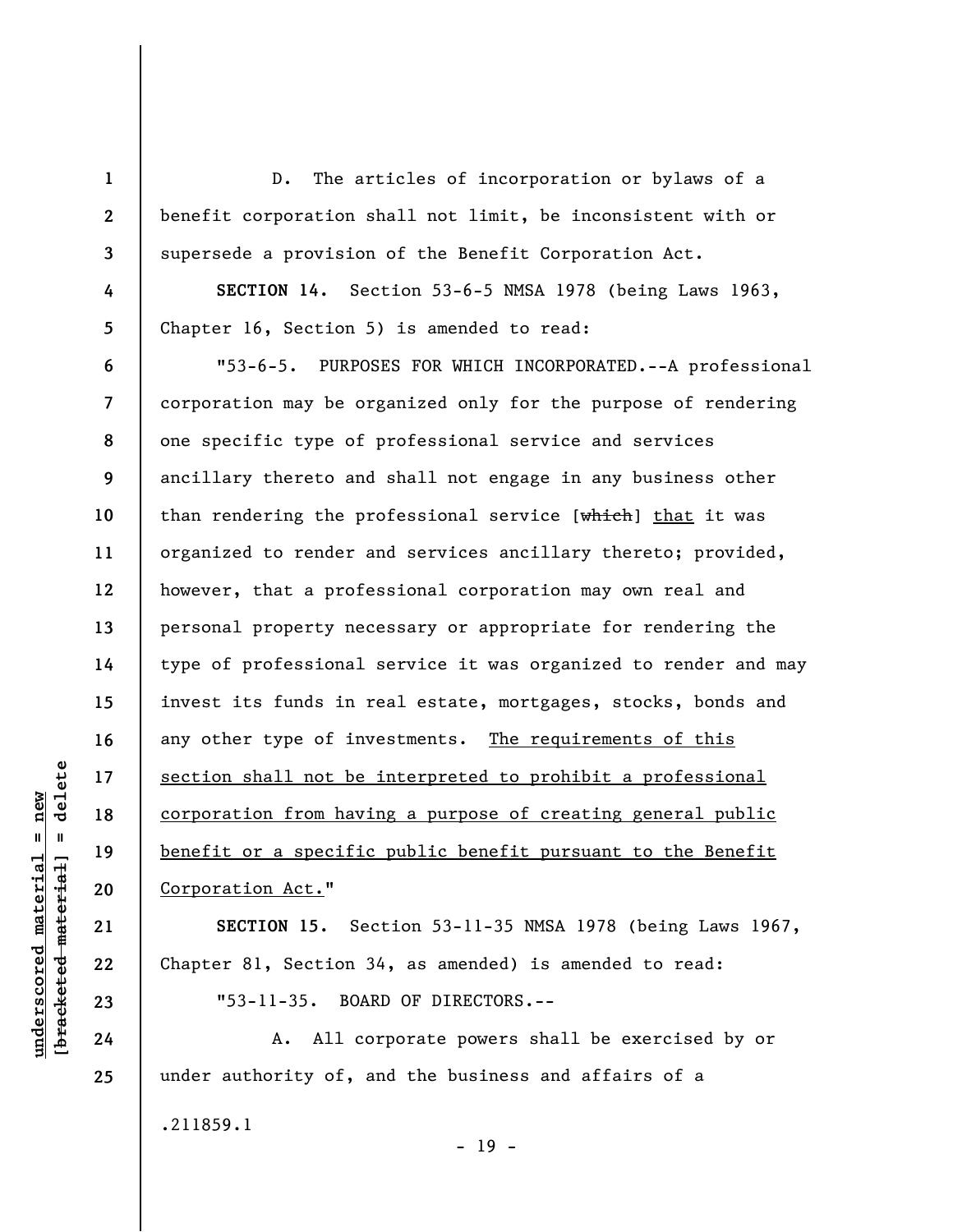**1 2 3 4 5 6 7 8 9 10 11 12 13 14 15**  corporation shall be managed under the direction of, a board of directors, except as may be otherwise provided in the Business Corporation Act or the Benefit Corporation Act or the articles of incorporation. If any such provision is made in the articles of incorporation, the powers and duties conferred or imposed upon the board of directors by the Business Corporation Act or the Benefit Corporation Act shall be exercised or performed to such extent and by such person or persons as provided in the articles of incorporation. Directors need not be residents of this state or shareholders of the corporation unless the articles of incorporation or bylaws so require. The articles of incorporation or bylaws may prescribe other qualifications for directors. The board of directors may fix the compensation of directors unless otherwise provided in the articles of incorporation.

B. A director shall perform  $[\frac{h}{h}$  the duties  $[a\frac{h}{h}$ of the director, including [his] duties as a member of any committee of the board upon which the director may serve, in good faith, in a manner the director believes to be in or not opposed to the best interests of the corporation and with such care as an ordinarily prudent person would use under similar circumstances in a like position. In performing such duties, a director shall be entitled to rely on factual information, opinions, reports or statements, including financial statements and other financial data, in each case prepared or presented

.211859.1

 $- 20 -$ 

**16** 

**17** 

**18** 

**19** 

**20** 

**21** 

**22** 

**23** 

**24**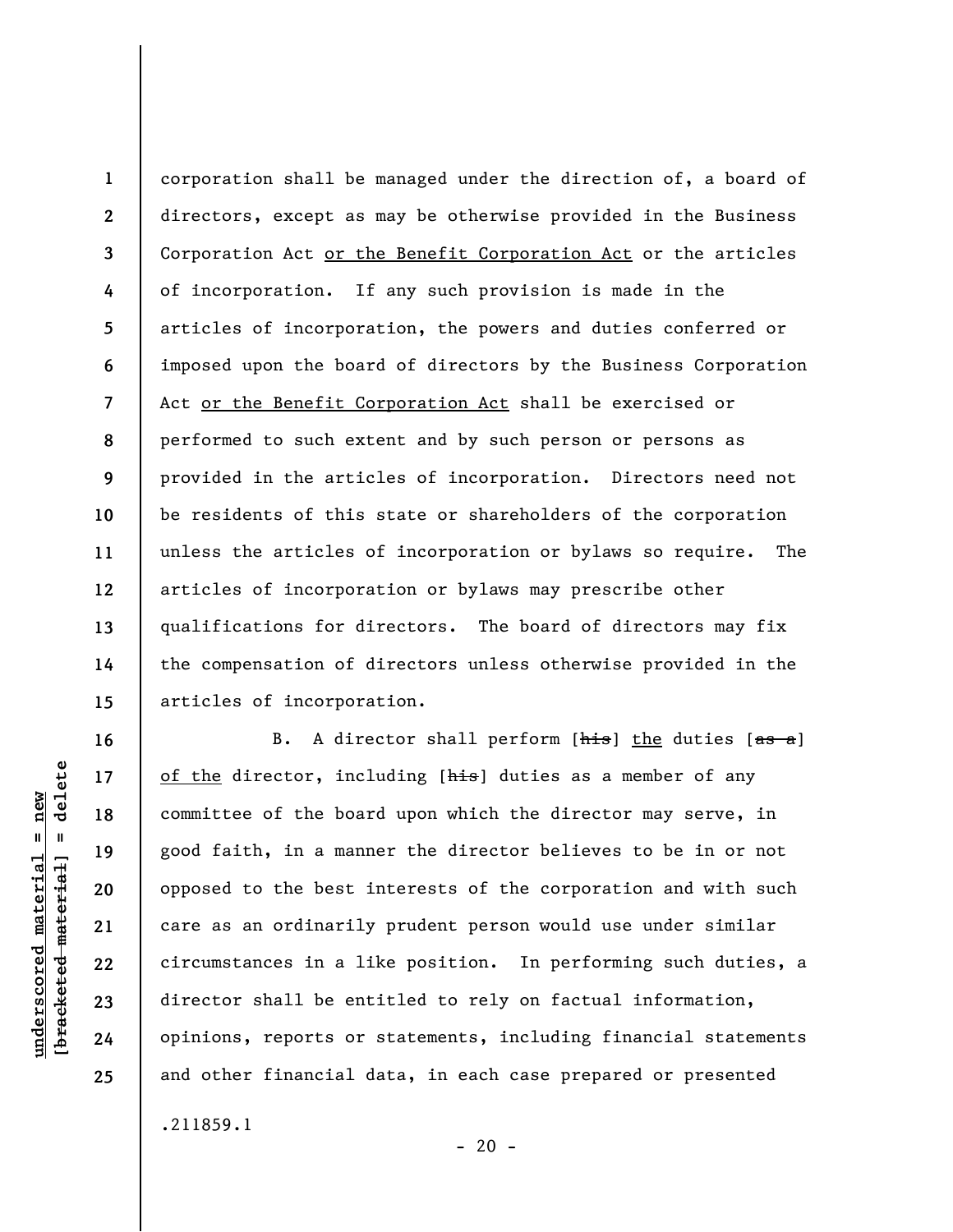by:

**1** 

**2** 

**3** 

**4** 

**5** 

**6** 

**7** 

**8** 

**9** 

**10** 

**11** 

**12** 

**13** 

**14** 

**15** 

**16** 

**17** 

**18** 

**19** 

**20** 

**21** 

**22** 

**23** 

**24** 

**25** 

(1) one or more officers or employees of the corporation whom the director reasonably believes to be reliable and competent in the matters presented;

(2) counsel, public accountants or other persons as to matters [which] that the director reasonably believes to be within such person's professional or expert competence; or

(3) a committee of the board upon which the director does not serve, duly designated in accordance with a provision of the articles of incorporation or the bylaws, as to matters within its designated authority, which committee the director reasonably believes to merit confidence, but the director shall not be considered to be acting in good faith if the director has knowledge concerning the matter in question that would cause such reliance to be unwarranted. A person who so performs such duties shall have no liability by reason of being or having been a director of the corporation.

C. A director of a corporation who is present at a meeting of its board of directors at which action on any corporate matter is taken shall be presumed to have assented to the action taken unless the director's dissent [shall be] is entered in the minutes of the meeting or unless the director [shall file] files written dissent to such action with the secretary of the meeting before the adjournment thereof or [shall forward] forwards such dissent by registered mail to the .211859.1

 $-21 -$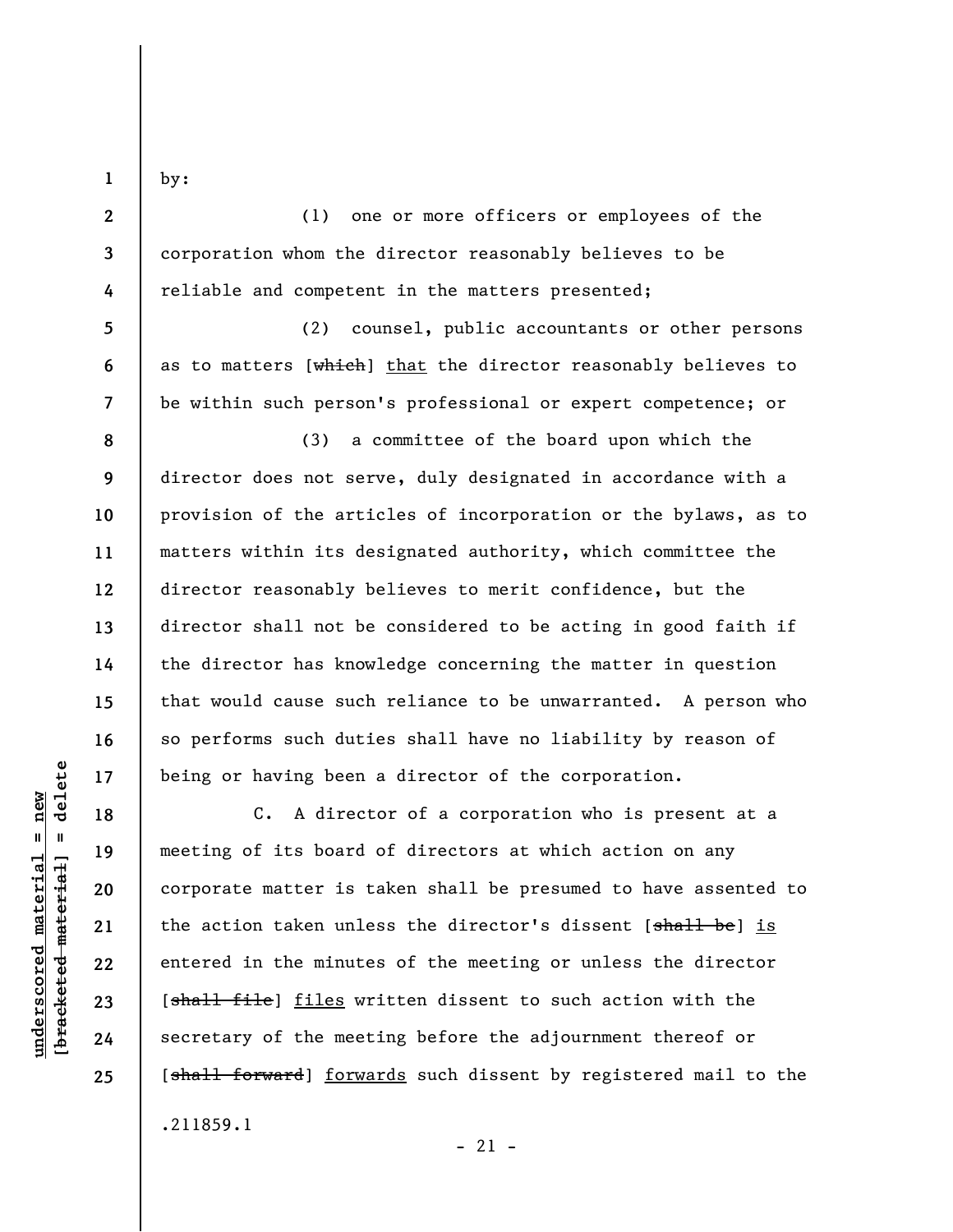**1 2 3 4 5 6 7 8 9 10 11 12 13 14 15 16 17 18 19 20 21 22 23 24 25**  secretary of the corporation immediately after the adjournment of the meeting. Such right to dissent shall not apply to a director who voted in favor of such action. D. For purposes of Subsection B of this section, a director, in determining what [he] the director reasonably believes to be in or not opposed to the best interests of the corporation, shall consider the interests of the corporation's shareholders and, in [his] the director's discretion, may consider any of the following: (1) the interests of the corporation's employees, suppliers, creditors and customers; (2) the economy of the state and nation; (3) the impact of any action upon the communities in or near which the corporation's facilities or operations are located; and (4) the long-term interests of the corporation and its shareholders, including the possibility that those interests may be best served by the continued independence of the corporation. E. Subsection D of this section shall not limit the interests or factors allowed to be considered by a director of a benefit corporation in determining what is in or opposed to the best interests of the corporation pursuant to the Benefit Corporation Act." **SECTION 16.** Section 53-13-1 NMSA 1978 (being Laws 1967, .211859.1  $- 22 -$ 

 $\frac{1}{2}$  intereted material = delete **[bracketed material] = delete**  $underscored material = new$ **underscored material = new**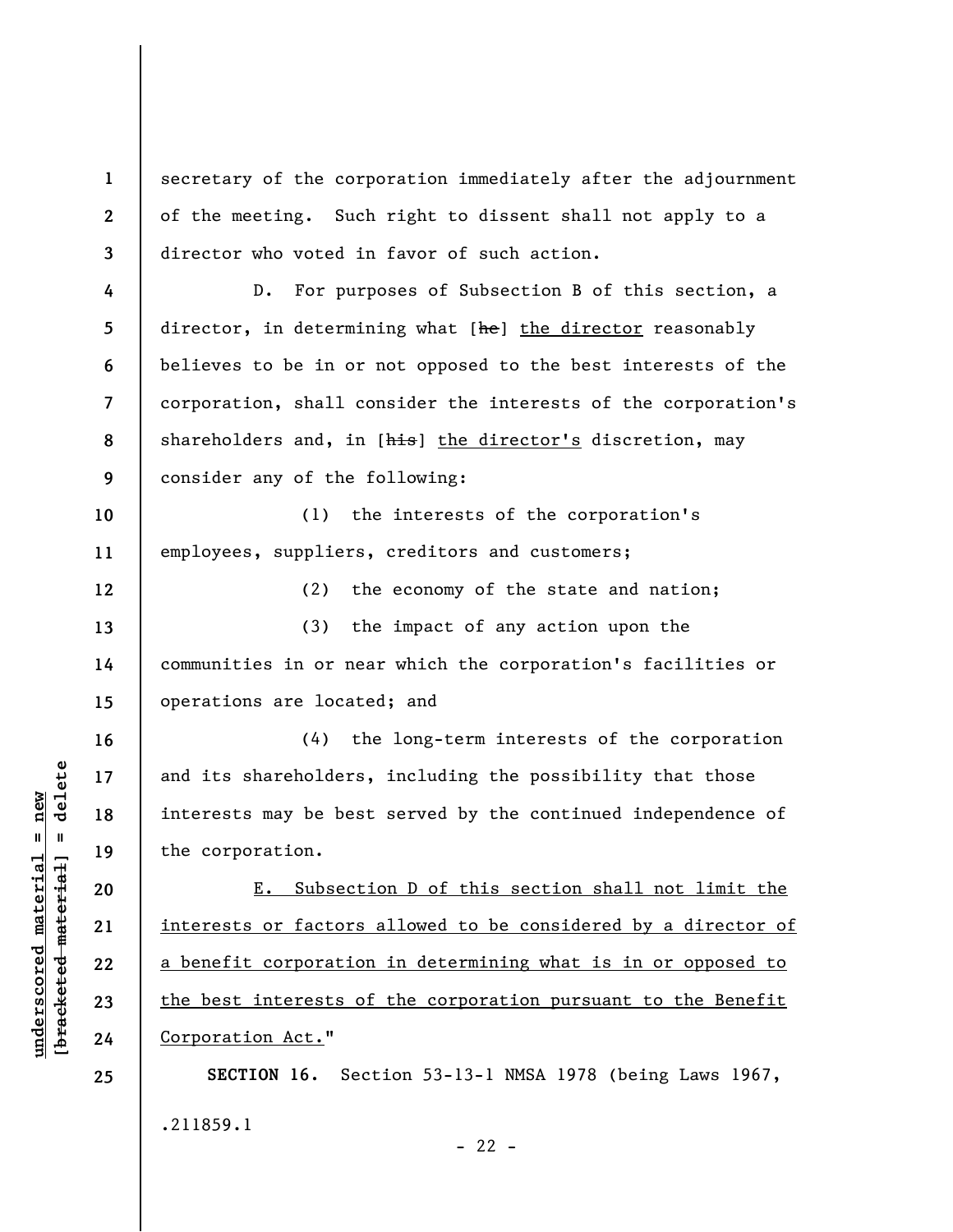**3 4 5 6 7 8 9 10 11 12 13 14 15 16**   $\frac{1}{2}$  of  $\frac{1}{2}$  and  $\frac{1}{2}$  and  $\frac{1}{2}$  and  $\frac{1}{2}$  and  $\frac{1}{2}$  and  $\frac{1}{2}$  and  $\frac{1}{2}$  and  $\frac{1}{2}$  and  $\frac{1}{2}$  and  $\frac{1}{2}$  and  $\frac{1}{2}$  and  $\frac{1}{2}$  and  $\frac{1}{2}$  and  $\frac{1}{2}$  and  $\frac{1}{2}$  an **[bracketed material] = delete 17 18**  purposes; **19 20 21 22 23 24 25** 

**1** 

**2** 

Chapter 81, Section 55, as amended) is amended to read:

"53-13-1. RIGHT TO AMEND ARTICLES OF INCORPORATION.--A corporation may amend its articles of incorporation from time to time in as many respects as may be desired, so long as its articles of incorporation, as amended, contain only such provisions as might be lawfully contained in original articles of incorporation at the time of making the amendment and, if a change in shares or the rights of shareholders, or an exchange, reclassification or cancellation of shares or rights of shareholders is to be made, provisions as may be necessary to effect the change, exchange, reclassification or cancellation. In particular, and without limitation upon the general power of amendment, a corporation may amend its articles of incorporation from time to time to:

A. change its corporate name;

B. change its period of duration;

C. change, enlarge or diminish its corporate

D. increase or decrease the aggregate number of shares or shares of any class [which] that the corporation has authority to issue;

E. provide or eliminate any provision with respect to the minimum consideration for any shares or class of shares;

F. exchange, classify, reclassify or cancel all or any part of its shares, whether issued or unissued;

.211859.1

**underscored material = new**

 $underscored material = new$ 

 $- 23 -$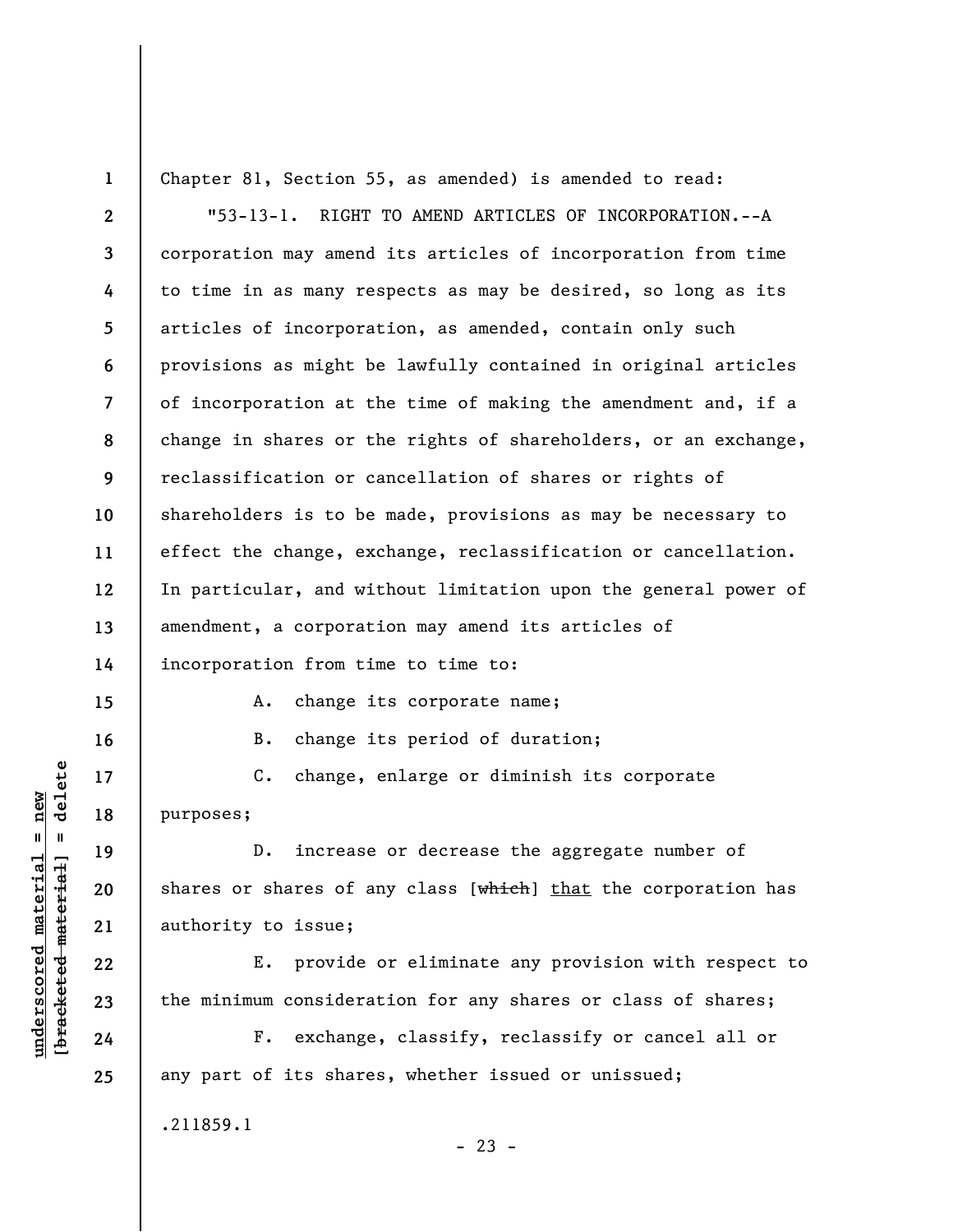G. change the designation of all or any part of its shares, whether issued or unissued, and  $[t<sub>0</sub>]$  change the preferences, limitations and [the] relative rights in respect of all or any part of its shares, whether issued or unissued;

H. change the shares of any class, whether issued or unissued, into a different number of shares of the same class or into the same or a different number of shares of other classes;

**9 10 11 12**  I. create new classes of shares having rights and preferences, either prior and superior or subordinate and inferior, to the shares of any class then authorized, whether issued or unissued;

J. cancel or otherwise affect the right of the holders of the shares of any class to receive dividends [which] that have accrued but have not been declared;

K. divide any preferred or special class of shares, whether issued or unissued, into series and fix and determine the designation of the series and the variations in the relative rights and preferences as between the shares of the series;

L. authorize the board of directors to establish, out of authorized but unissued shares, series of any preferred or special class of shares and fix and determine the relative rights and preferences of the shares of any series so established;

 $- 24 -$ 

.211859.1

 $b$ racketed material] = delete **[bracketed material] = delete**  $underscored material = new$ **underscored material = new**

**1** 

**2** 

**3** 

**4** 

**5** 

**6** 

**7** 

**8** 

**13** 

**14** 

**15** 

**16** 

**17** 

**18** 

**19** 

**20** 

**21** 

**22** 

**23** 

**24**